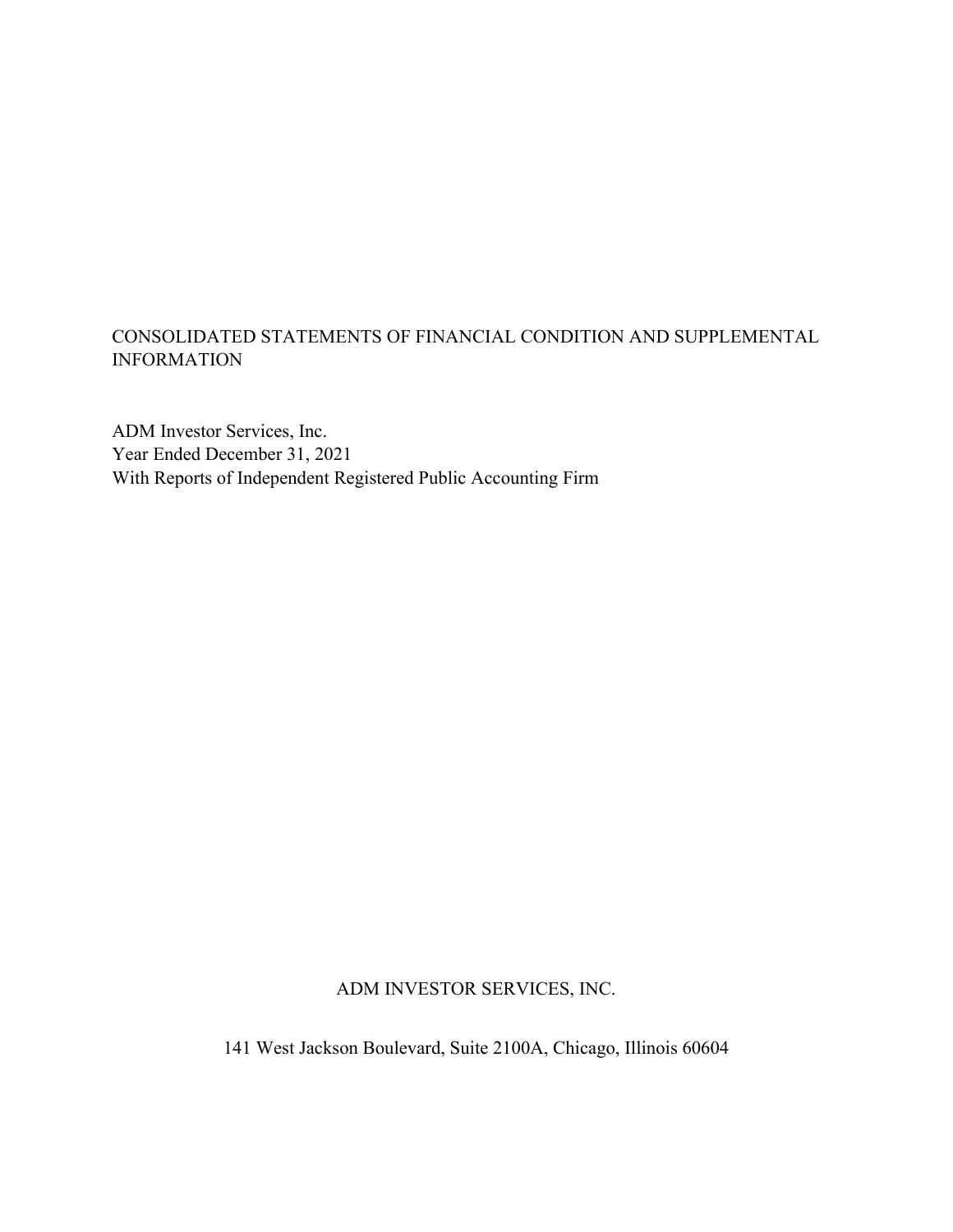### **LETTER OF ATTESTATION**

February 25, 2022

I, the undersigned, hereby certify that, to the best of my knowledge and belief, the accompanying audited financial statements for the year ending December 31, 2021, submitted pursuant to the requirements of the Chicago Board of Trade, presents fairly and accurately in all material respects the financial condition of:

#### **ADM Investor Services, Inc.**

(Name of Firm)

I further certify that a copy of the accompanying audited financial report has been made available to each general partner (if partnership) or to each member of the Chicago Board of Trade whose membership is registered on behalf of the corporation (if a corporation), as well as each individual designated by the firm in accordance with CBOT Regulation 230.03(a), if he is a member or has executed a Designated Person Consent to Jurisdiction.

Thomas R. Kadlec

(Signature)

Thomas R. Kadlec, President (Name and Title)

NOTE: This Letter of Attestation must be signed by the Chief Financial Officer, or the person who has these responsibilities, provided that he is either a member registered on behalf of the firm or he has executed a Designated Person Consent to Jurisdiction pursuant to CBOT Regulation 230.03(a). If a partnership, the signatory must also be a general partner. If the CFO does not meet these requirements the firm must request a waiver, pursuant to Capital Rule 311, so that another qualifying individual may sign this Letter of Attestation.

The firm submitting this Form and its attachments and the person whose signature appears above represent that, to the best of their knowledge, all information contained therein is true, correct and complete. It is understood that all required item statements and scheduled are integral parts of this Form and that the submission of any amendment represents that all unamended items, statements and schedules remain true, correct and complete as previously submitted. It is further understood that any intentional misstatements or omissions of facts constitute a felony under the Commodity Exchange Act (See 7 U.S.C. 13).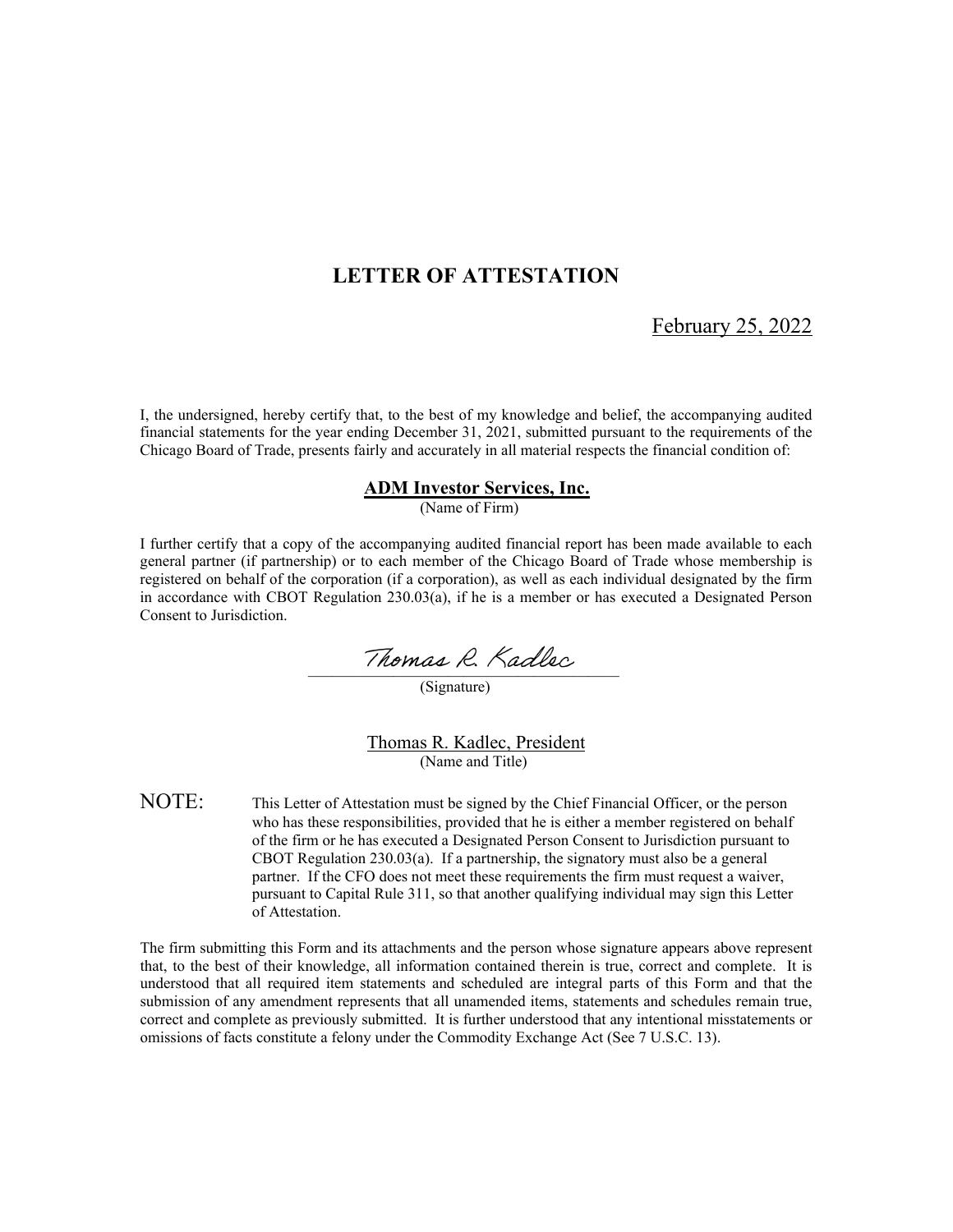#### **CFTC FORM 1-FR-FCM**  $\sqrt{0005}$

| Name of Company:                                                                                                                                                                                                                                                                                                                                                                                                                                                                                                                                                                                                                                                                                                   |                                             | <b>Employer ID No:</b>                                        |                                              | <b>NFA ID No:</b> |      |  |  |  |
|--------------------------------------------------------------------------------------------------------------------------------------------------------------------------------------------------------------------------------------------------------------------------------------------------------------------------------------------------------------------------------------------------------------------------------------------------------------------------------------------------------------------------------------------------------------------------------------------------------------------------------------------------------------------------------------------------------------------|---------------------------------------------|---------------------------------------------------------------|----------------------------------------------|-------------------|------|--|--|--|
| ADM Investor Services, Inc.                                                                                                                                                                                                                                                                                                                                                                                                                                                                                                                                                                                                                                                                                        | 0010                                        |                                                               | 37-1075552                                   | 0020<br>0000360   | 0030 |  |  |  |
| <b>Address of Principal Place of Business:</b>                                                                                                                                                                                                                                                                                                                                                                                                                                                                                                                                                                                                                                                                     |                                             | Person to Contact Concerning This Report:                     |                                              |                   |      |  |  |  |
| 2100A Chicago Board of Trade                                                                                                                                                                                                                                                                                                                                                                                                                                                                                                                                                                                                                                                                                       |                                             |                                                               | Richy Macanip                                |                   | 0040 |  |  |  |
| 141 W. Jackson Boulevard                                                                                                                                                                                                                                                                                                                                                                                                                                                                                                                                                                                                                                                                                           |                                             | <b>Telephone No:</b>                                          |                                              |                   |      |  |  |  |
| Chicago, IL 60604                                                                                                                                                                                                                                                                                                                                                                                                                                                                                                                                                                                                                                                                                                  | 0050                                        |                                                               | (312) 242-7000                               |                   | 0060 |  |  |  |
| 1. Report for the period beginning<br>$ 0090 $ :<br>2. Type of report                                                                                                                                                                                                                                                                                                                                                                                                                                                                                                                                                                                                                                              | 1/1/2021<br>X Certified<br>Special call by: | 0070 and ending<br>12/31/2021<br>Regular quarterly/semiannual | 0080<br>Monthly 1.12(b)<br>Other - Identify: |                   |      |  |  |  |
| $0095$ :<br>3. Check whether                                                                                                                                                                                                                                                                                                                                                                                                                                                                                                                                                                                                                                                                                       | Initial filing                              | Amended filing                                                |                                              |                   |      |  |  |  |
| 4. Name of FCM's Designated Self-Regulatory Organization:<br>5. Names(s) of consolidated subsidiaries and affiliated companies:                                                                                                                                                                                                                                                                                                                                                                                                                                                                                                                                                                                    |                                             | <b>CME</b>                                                    |                                              |                   | 0100 |  |  |  |
|                                                                                                                                                                                                                                                                                                                                                                                                                                                                                                                                                                                                                                                                                                                    |                                             |                                                               |                                              |                   |      |  |  |  |
| Name                                                                                                                                                                                                                                                                                                                                                                                                                                                                                                                                                                                                                                                                                                               | Percentage<br>Ownership                     | Line of Business                                              |                                              |                   |      |  |  |  |
|                                                                                                                                                                                                                                                                                                                                                                                                                                                                                                                                                                                                                                                                                                                    |                                             |                                                               |                                              |                   |      |  |  |  |
| <b>Archer Financial Services</b><br>0110                                                                                                                                                                                                                                                                                                                                                                                                                                                                                                                                                                                                                                                                           | 0120<br>100%                                | Guaranteed IB                                                 |                                              | 0130              |      |  |  |  |
| The futures commission merchant, or applicant for registration therefore, submitting this Form and its attachments and the person<br>whose signature appears below represent that, to the best of their knowledge, all information contained therein is true, correct and<br>complete. It is understood that all required items, statements and schedules are integral parts of this Form and that the submission of<br>any amendment represents that all unamended items, statements and schedules remain true, correct and complete as previously<br>submitted. It is further understood that any intentional misstatements or omissions of facts constitute Federal Criminal Violation (see<br>18 U.S.C. 1001). |                                             |                                                               |                                              |                   |      |  |  |  |
| Signed this<br>25th<br>day of                                                                                                                                                                                                                                                                                                                                                                                                                                                                                                                                                                                                                                                                                      | February<br>2022                            |                                                               |                                              |                   |      |  |  |  |
| Manual signature                                                                                                                                                                                                                                                                                                                                                                                                                                                                                                                                                                                                                                                                                                   | Thomas R. Kadlec                            |                                                               |                                              |                   |      |  |  |  |
| Type or print name                                                                                                                                                                                                                                                                                                                                                                                                                                                                                                                                                                                                                                                                                                 | Thomas R. Kadlec                            |                                                               |                                              |                   |      |  |  |  |
| <b>Chief Executive Officer</b>                                                                                                                                                                                                                                                                                                                                                                                                                                                                                                                                                                                                                                                                                     |                                             | Chief Financial Officer                                       | Corporate Title                              | President         |      |  |  |  |
| General Partner                                                                                                                                                                                                                                                                                                                                                                                                                                                                                                                                                                                                                                                                                                    |                                             | Sole Proprietor                                               |                                              |                   |      |  |  |  |

Authority: Section 4c, 4d, 4f, 4g, 5a, 8a and 17 of the Commodity Exchange Act (7 U.S.C. 6c, 6d, 6f, 6g, 7a, 12a, and 21)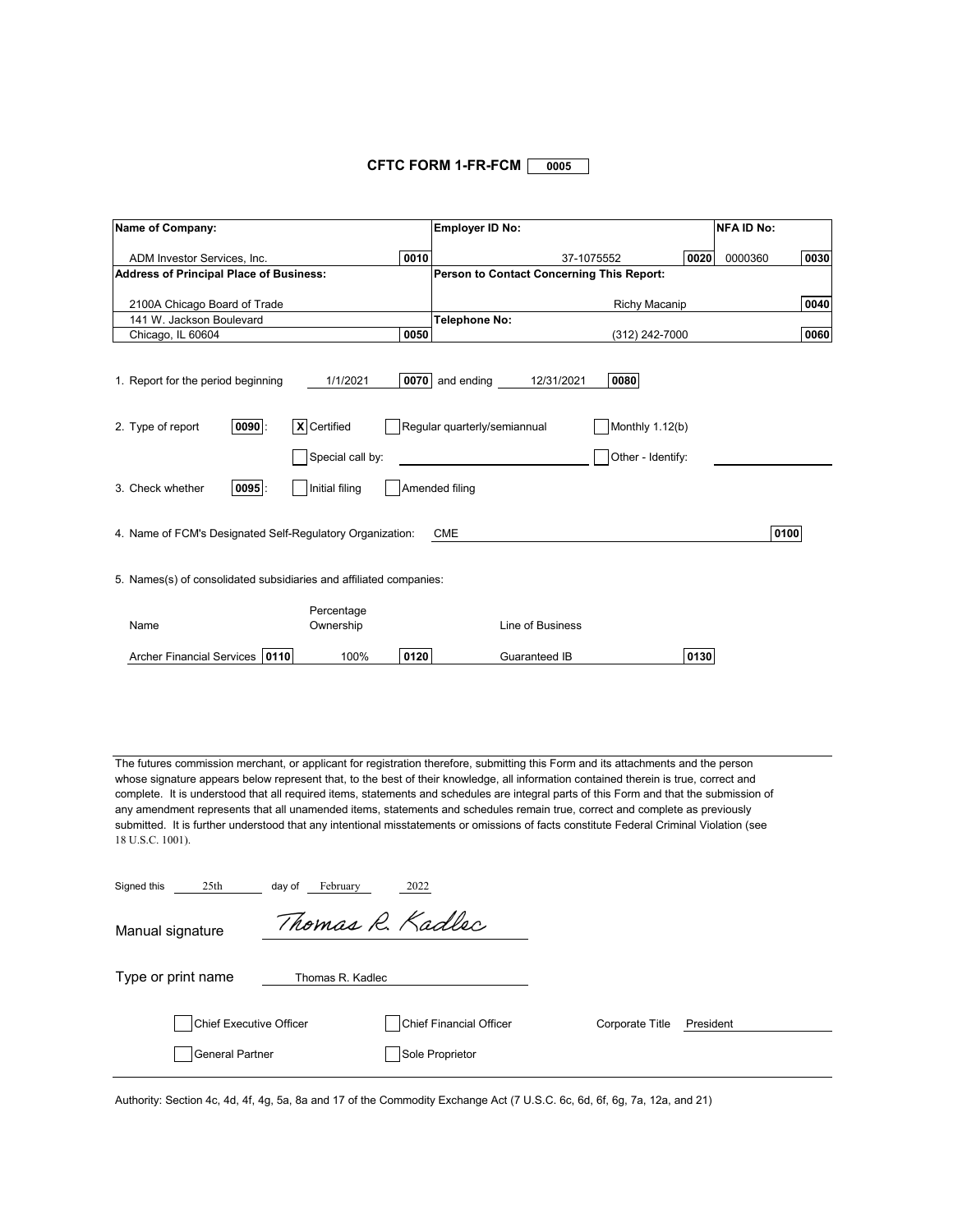# Consolidated Financial Statements and Supplemental Information

Year Ended December 31, 2021

### Contents

# Supplemental Information

| Schedule 1 – Reconciliation of the Statement of Financial Condition to the Statement |  |
|--------------------------------------------------------------------------------------|--|
| of the Computation of the Minimum Capital Requirements Pursuant to Regulation        |  |
|                                                                                      |  |
| Schedule 2 - Statement of the Computation of the Minimum Capital Requirements 15     |  |
| Schedule 3 - Statement of Segregation Requirements and Funds in Segregation for      |  |
|                                                                                      |  |
| Schedule 4 - Statement of Segregation Requirements and Funds in Segregation for      |  |
|                                                                                      |  |
| Schedule 5 - Statement of Secured Amounts and Funds Held in Separate Accounts        |  |
|                                                                                      |  |
| Schedule 6 - Statement of Cleared Swaps Customer Segregation Requirements and        |  |
|                                                                                      |  |
|                                                                                      |  |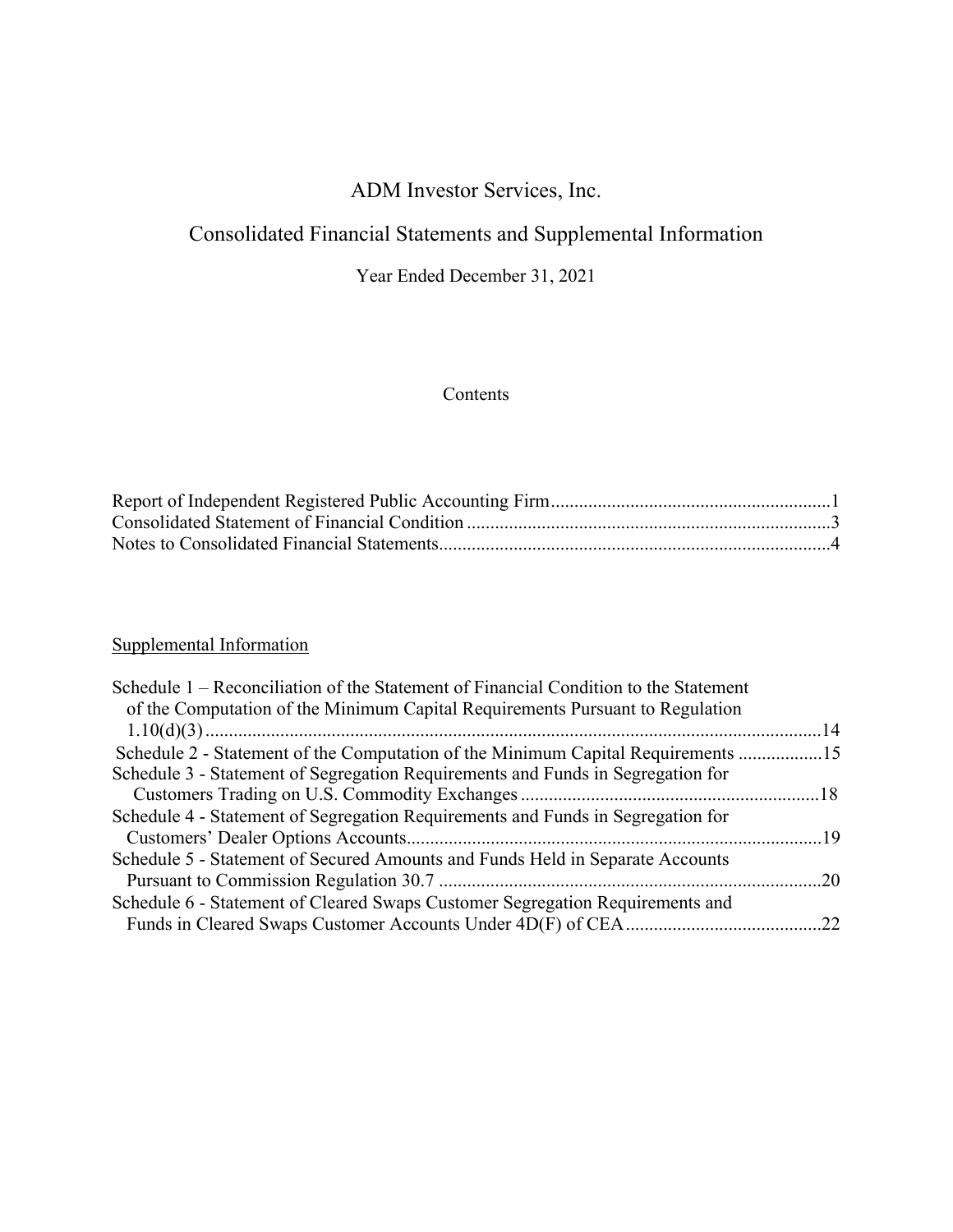

Ernst & Young LLP 155 North Wacker Drive Fax: +1 312 879 4000 Chicago, IL 60606-1787 ey.com

Tel: +1 312 879 2000

#### **Report of Independent Registered Public Accounting Firm**

To the stockholder and the Board of Directors of ADM Investor Services, Inc.

#### **Opinion on the Financial Statement**

We have audited the accompanying consolidated statement of financial condition of ADM Investor Services, Inc., (the Company) as of December 31, 2021 and the related notes (the "consolidated financial statement"). In our opinion, the consolidated financial statement presents fairly, in all material respects, the financial position of the Company at December 31, 2021, in conformity with U.S. generally accepted accounting principles.

#### **Basis for Opinion**

This financial statement is the responsibility of the Company's management. Our responsibility is to express an opinion on the Company's financial statement based on our audit. We are a public accounting firm registered with the Public Company Accounting Oversight Board (United States) (PCAOB) and are required to be independent with respect to the Company in accordance with the U.S. federal securities laws and the applicable rules and regulations of the Securities and Exchange Commission and the PCAOB.

We conducted our audit in accordance with the standards of the PCAOB and in accordance with auditing standards generally accepted in the United States of America. Those standards require that we plan and perform the audit to obtain reasonable assurance about whether the financial statement is free of material misstatement, whether due to error or fraud. Our audit included performing procedures to assess the risks of material misstatement of the financial statement, whether due to error or fraud, and performing procedures that respond to those risks. Such procedures included examining, on a test basis, evidence regarding the amounts and disclosures in the financial statement. Our audit also included evaluating the accounting principles used and significant estimates made by management, as well as evaluating the overall financial statement presentation. We believe that our audit provides a reasonable basis for our opinion.

#### **Supplemental Information**

The accompanying information contained in Schedules 1, 2, 3, 4, 5, and 6 has been subjected to audit procedures performed in conjunction with the audit of the Company's financial statement. Such information is the responsibility of the Company's management. Our audit procedures included determining whether the information reconciles to the consolidated financial statement or the underlying accounting and other records, as applicable, and performing procedures to test the completeness and accuracy of the information. In forming our opinion on the information, we evaluated whether such information, including its form and content, is presented in conformity with Regulation 1.10 under the Commodity Exchange Act. In our opinion, the information is fairly stated, in all material respects, in relation to the financial statement as a whole.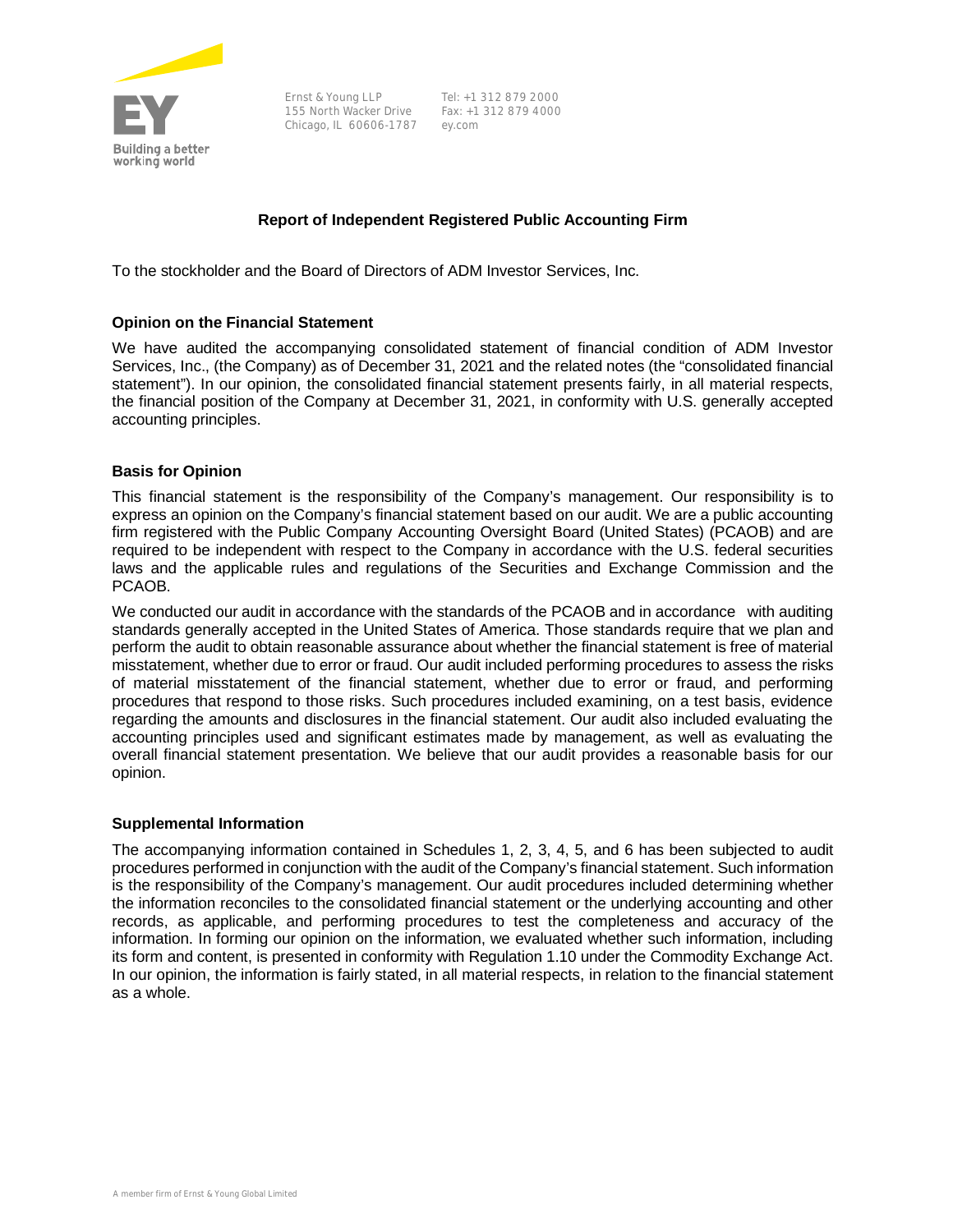

#### **Critical Audit Matter**

The critical audit matter communicated below is a matter arising from the current period audit of the financial statements that was communicated or required to be communicated to the audit committee and that: (1) relates to accounts or disclosures that are material to the financial statements and (2) involved our especially challenging, subjective or complex judgments. The communication of the critical audit matter does not alter in any way our opinion on the consolidated financial statements, taken as a whole, and we are not, by communicating the critical audit matter below, providing a separate opinion on the critical audit matter or on the account or disclosure to which it relates.

#### *Note receivable and related allowance for credit loss*

*Description of the Matter* At December 31, 2021, the Company had a Note receivable balance of \$34.9 million with no related allowance for credit loss. As explained in Note 2 to the consolidated financial statements, the Note receivable was modified in the current year. The Company uses estimates and assumptions to measure the fair value of the collateral to determine the allowance for credit loss on the Note receivable.

> Auditing the allowance for credit loss on the Note receivable was complex due to the highly judgmental nature of the assumptions used to measure the fair value of the collateral (e.g., discount rate, expected future cash flows). These assumptions have a significant effect on the allowance for credit loss.

*How We Addressed the Matter in Our Audit* To test the allowance for credit loss, with the support of specialists, we performed audit procedures that included, among others, testing the significant assumptions discussed above as well as the underlying data used by the Company in its analysis and the clerical accuracy of the estimate calculations. We compared the significant assumptions used by management to current industry and economic trends and evaluated whether changes to the borrower's business model, customer base or product mix and other factors would affect the significant assumptions.

> We also assessed the historical accuracy of management's forecast of expected future cash flows and performed sensitivity analyses of significant assumptions to evaluate the changes in the fair value of collateral related to the Note receivable.

Ernet + Young LLP

We have served as the entity's auditor since at least 1993, but were unable to determine the specific year.

February 25, 2022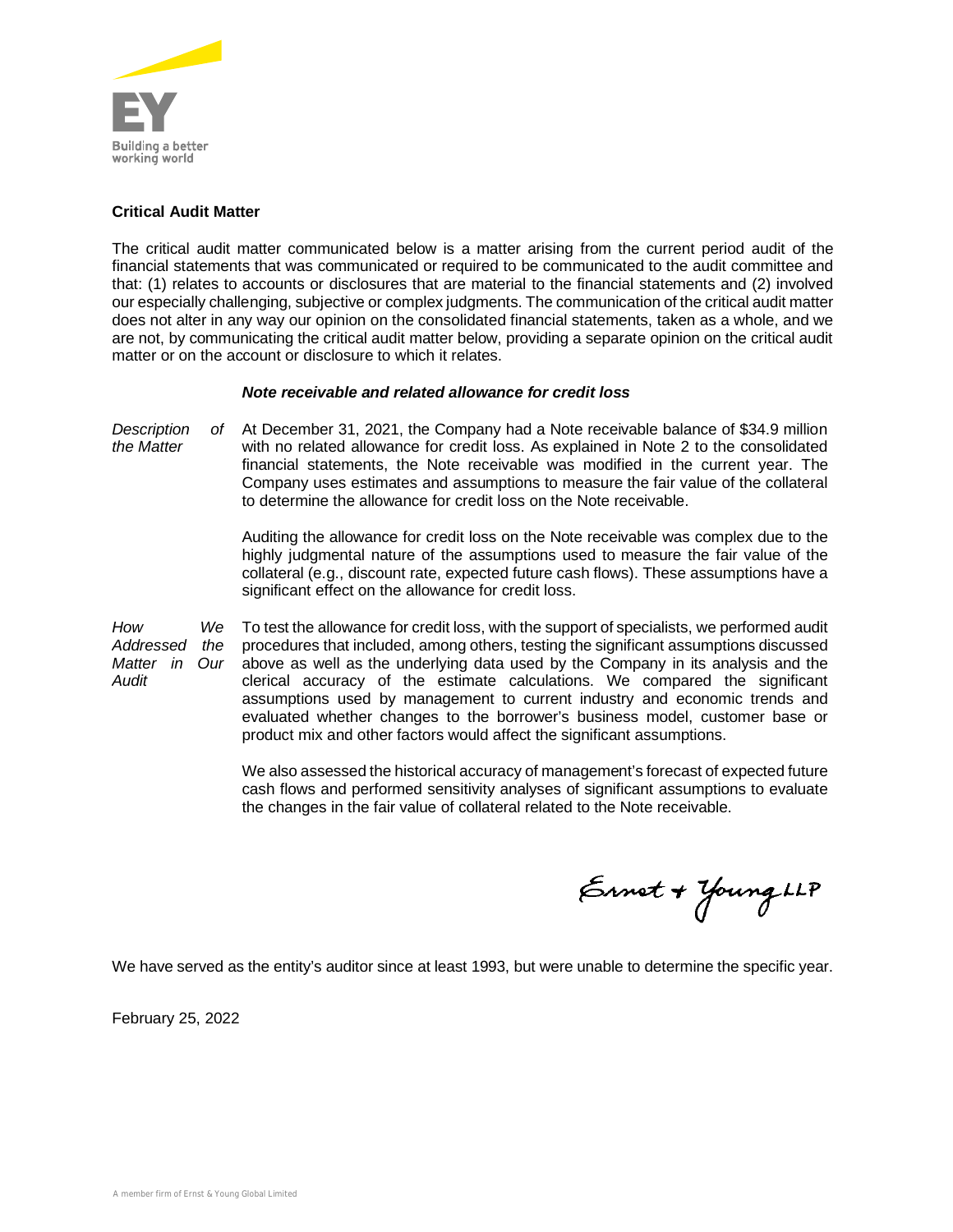# Consolidated Statement of Financial Condition

December 31, 2021

| <b>Assets</b>                                                         |                   |
|-----------------------------------------------------------------------|-------------------|
| Cash and cash equivalents                                             | \$<br>140,879,759 |
| Funds segregated for customers, including U.S. and foreign government |                   |
| securities and short-term investments of \$1,339,021,000              | 7,411,295,412     |
| Receivable from and deposits with clearing organizations              |                   |
| and broker-dealers, including U.S. government securities              |                   |
| and short-term investments of \$114,995,000                           | 686, 547, 718     |
| Receivable from customers                                             | 1,524,627         |
| Receivable from affiliate                                             | 10,000,000        |
| Note receivable                                                       | 34,865,474        |
| Property, plant, equipment and capital leases                         | 8,851,580         |
| Net deferred tax assets                                               | 1,587,651         |
| Exchange memberships, at cost (fair value: \$15,680,280)              | 631,874           |
| Other assets                                                          | 2,228,099         |
| <b>Total</b> assets                                                   | \$8,298,412,195   |
| Liabilities and stockholder's equity                                  |                   |
| Payable to:                                                           |                   |
| Customers                                                             | \$7,178,186,312   |
| <b>Affiliates</b>                                                     | 560,096,421       |
| Introducing brokers                                                   | 22,987,966        |
| Clearing organizations and broker-dealers                             | 1,703,652         |
| Subordinated borrowings from ADM                                      | 50,000,000        |
|                                                                       | 9,632,430         |
| Operating lease liabilities                                           |                   |
| Current taxes payable<br>Other liabilities                            | 8,324,005         |
|                                                                       | 18,867,963        |
| <b>Total liabilities</b>                                              | 7,849,798,749     |
| Stockholder's equity:                                                 |                   |
| Common stock, no par value; 20,000 shares                             |                   |
| authorized and outstanding                                            | 3,000,000         |
| Retained earnings                                                     | 445,613,446       |
| Total stockholder's equity                                            | 448,613,446       |
| Total liabilities and stockholder's equity                            | \$ 8,298,412,195  |
|                                                                       |                   |

*See accompanying notes.*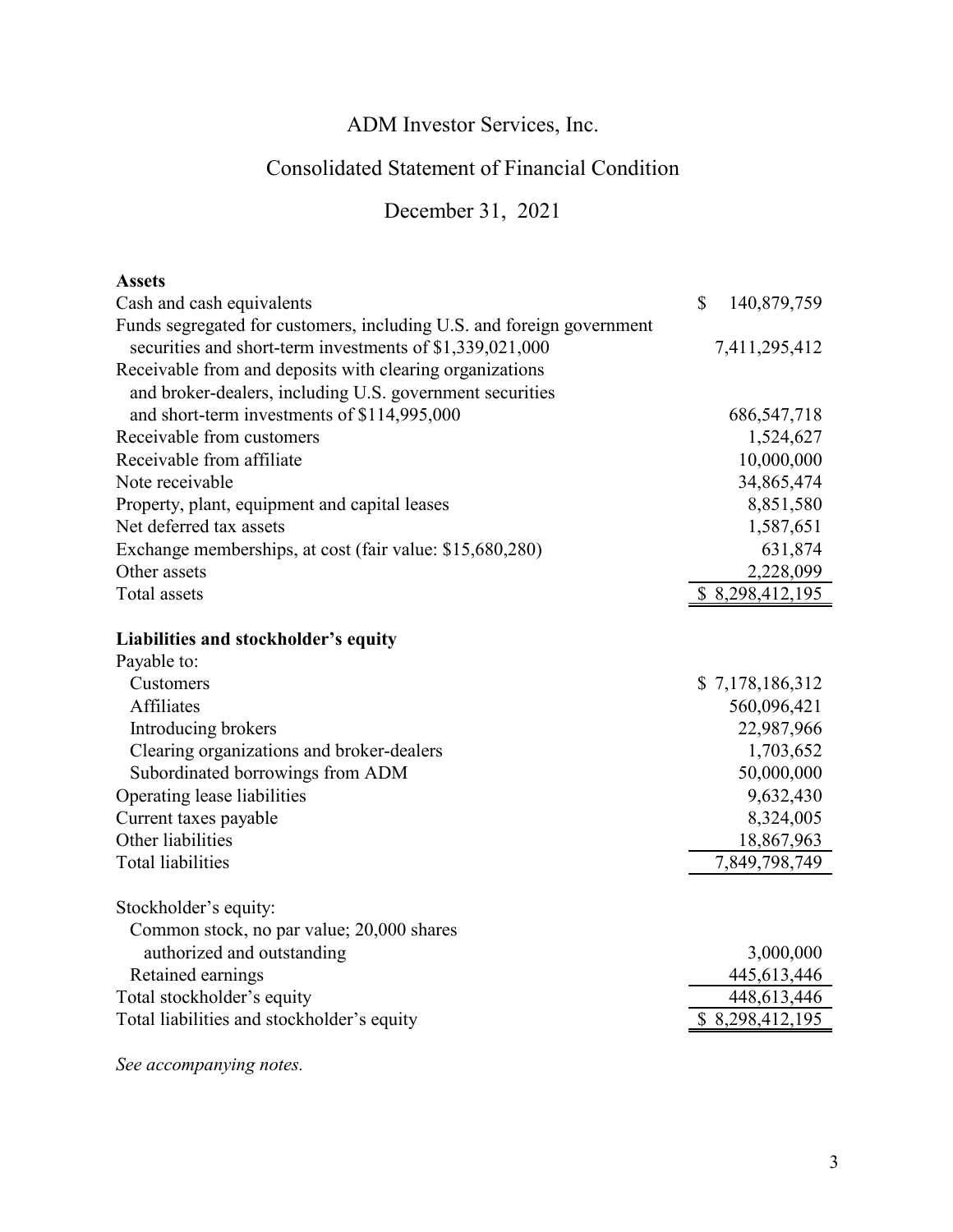### Notes to the Consolidated Statement of Financial Condition

#### **1. Organization and nature of the business**

ADM Investor Services, Inc. (ADMIS or the Company) is a wholly owned subsidiary of Archer Daniels Midland Company (ADM or the Parent). ADMIS is registered as a futures commission merchant (FCM) with the Commodity Futures Trading Commission (CFTC), a member of the National Futures Association (NFA), and a clearing member of principal U.S. and other commodities exchanges. The Company is primarily and substantially in the business of clearing regulated exchange-traded derivative contracts. In addition, the Company offers foreign currency trading on behalf of foreign currency customers (i.e., eligible contract participants). The consolidated financial statements include the accounts of its wholly-owned subsidiary, Archer Financial Services, Inc.

The Company has continued to operate through the COVID-19 pandemic with all financial and operational responsibilities being met timely and accurately.

#### **2. Significant accounting policies**

#### **Basis of accounting**

The Company has prepared the accompanying consolidated financial statements in accordance with accounting principles generally accepted in the United States (U.S. GAAP). The Company's functional currency is the U.S. dollar.

#### **Cash and cash equivalents**

The Company considers all highly liquid investments with a maturity of three months or less at the time of purchase, including money market funds, to be cash equivalents. All cash and cash equivalents are held with major financial institutions.

#### **Segregated funds**

Funds segregated for customers includes cash and cash equivalents.

#### **Collateralized financing**

Reverse repurchase agreements are accounted for as collateralized financing and carried at their contracted value, which approximates fair value. The Company's policy is to obtain possession of the collateral and to monitor the value daily. The Company's reverse repurchase agreements generally have a maturity of one day. At December 31, 2021, the Company had no reverse repurchase agreements.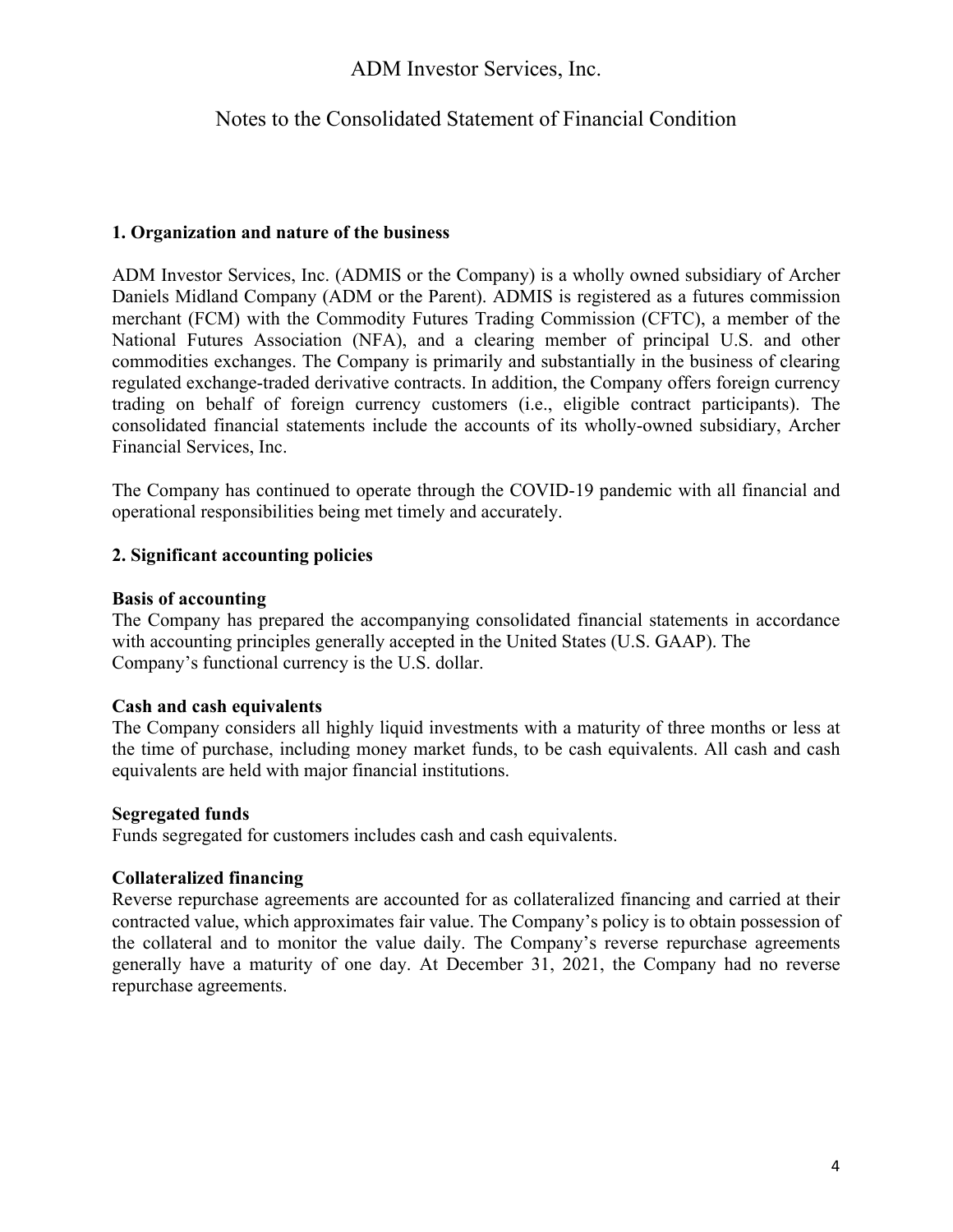## Notes to the Consolidated Statement of Financial Condition

### **2. Significant accounting Policies (continued)**

#### **Marketable securities**

Marketable securities are recorded on a settlement date basis and consist primarily of U.S. government securities obligations held with financial institutions. All securities are carried at fair value based on quoted market prices at the date of the consolidated statement of financial condition.

#### **Exchange memberships**

Exchange memberships and stock of exchanges held for operating purposes and membership privileges are carried at cost and assessed annually for other than temporary impairment in accordance with ASC 940-340, *Other Assets and Deferred Costs*. There was no impairment during the year.

#### **Receivables from and payables to customers, affiliates, and clearing organizations and broker-dealers**

Receivables from and payables to customers, affiliates, clearing organizations and broker-dealers, arise primarily in connection with futures transactions and include gains and losses on those transactions. Unrealized gains and losses arising from forward transactions are netted by counterparty, where appropriate, and are recorded as receivables from and payables to customers, affiliates, clearing organizations and broker-dealers, as applicable.

#### **Other assets**

Other assets include furniture, equipment, leasehold improvements, other receivables, and prepayments. Furniture and equipment are depreciated and amortized using the straight-line method over the estimated lives of the assets. Leasehold improvements are amortized using the straight-line method over the lesser of the lease term or the economic useful life of the improvement. At December 31, 2021, ADMIS has accumulated amortization and depreciation of \$4,857,000.

### **Note receivable**

The Company records the note receivable at net realizable value and estimated allowances based on market conditions, its customer relationship and their economic status. The note receivable balance is amortized monthly to recognize payments of principal and interest. During 2021 the amended note receivable was reduced by \$3,294,000 from a cash payment of \$1,647,000 from the obligor and recording debt forgiveness of \$1,647,000. The Company relies upon performance of the business unit as collateral for repayment of the note.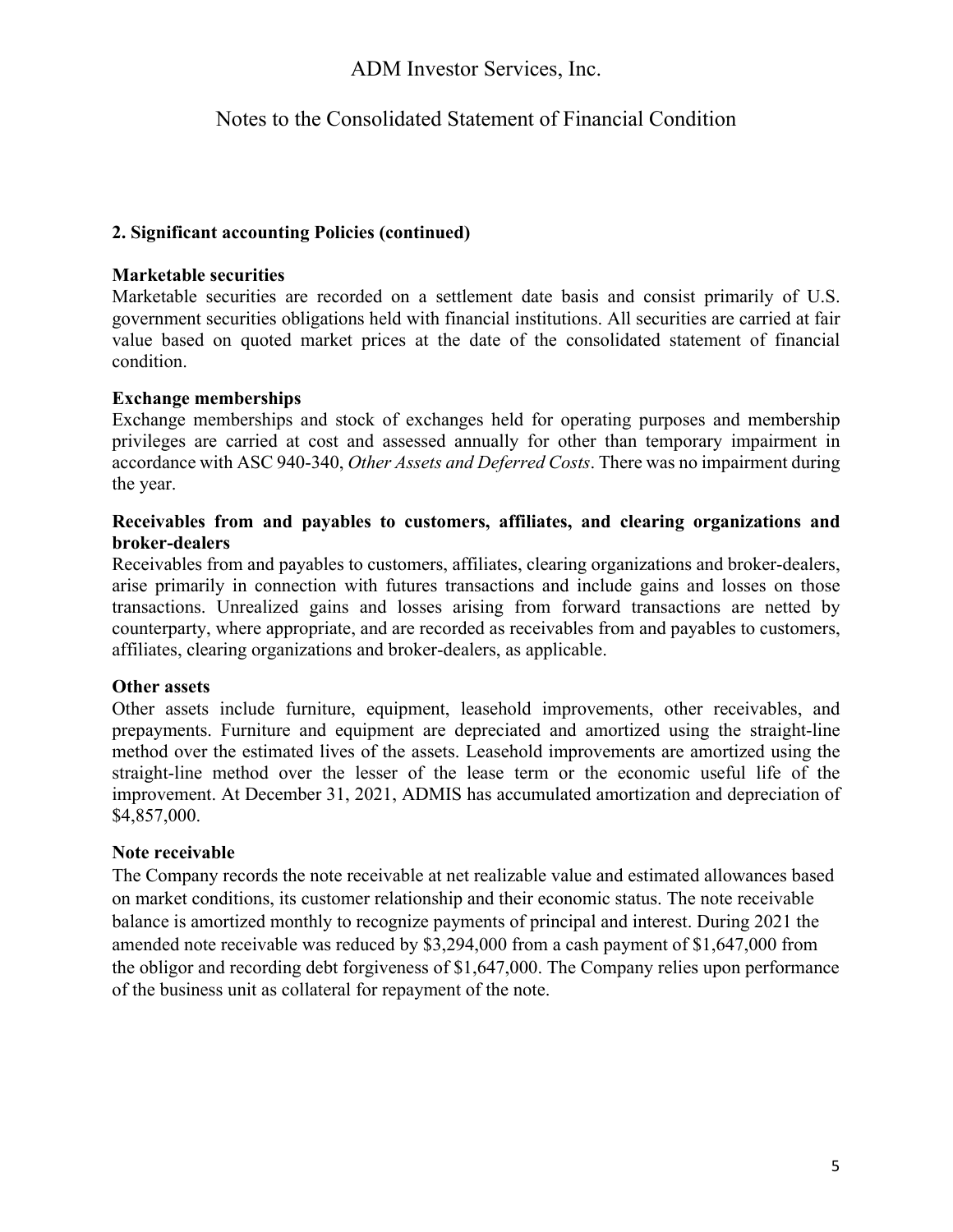## Notes to the Consolidated Statement of Financial Condition

### **2. Significant Accounting Policies (continued)**

#### **Income taxes**

The Company is included in the federal and state income tax returns filed by ADM. Federal income taxes are calculated as if the Company filed a separate return, and the amount of current tax expense or benefit calculated is either remitted to or received from ADM. The amount of current and deferred taxes payable is recognized as of the date of the consolidated statement of financial condition utilizing currently enacted tax laws and rates. Deferred income taxes arise from the effects of timing differences in the book and tax bases of assets and liabilities. The Company recognizes those income tax positions determined more likely than not to be sustained upon examination, based on the technical merits of the position. The Parent has evaluated tax positions taken or expected to be taken in the course of preparing the Company's tax returns to determine whether the tax positions are more likely than not to be sustained by the applicable tax authority.

#### **Translation of foreign currencies**

Assets and liabilities denominated in foreign currencies are translated at fiscal year-end rates of exchange.

#### **Use of estimates**

The preparation of consolidated financial statements in conformity with U.S. GAAP requires management to make estimates and assumptions that affect the amounts reported in the consolidated financial condition and accompanying notes. Management believes that the estimates used on its financial statements and accompanying notes are reasonable, however, actual results may differ from those estimates.

#### **Fair value measurements**

The Company's financial instruments are reported at fair value, or amounts that approximate fair value in accordance with Financial Accounting Standards Board (FASB) Accounting Standards Codification (ASC) 820, *Fair Value Measurements and Disclosures*. The estimated fair value of trading assets and liabilities are generally based on quoted market prices or dealer quotes.

### **3. Related-party transactions**

Payable to affiliates includes a net payable to the Parent of approximately \$408,214,000 and includes amounts arising from trading activities in the ordinary course of business, interest income and expense, corporate allocations for administrative services, and transactions paid by the Parent on behalf of the Company or paid by the Company on behalf of the Parent. The net payable to the Parent includes a trading-related payable of approximately \$406,098,000. These balances are periodically settled on an offsetting basis.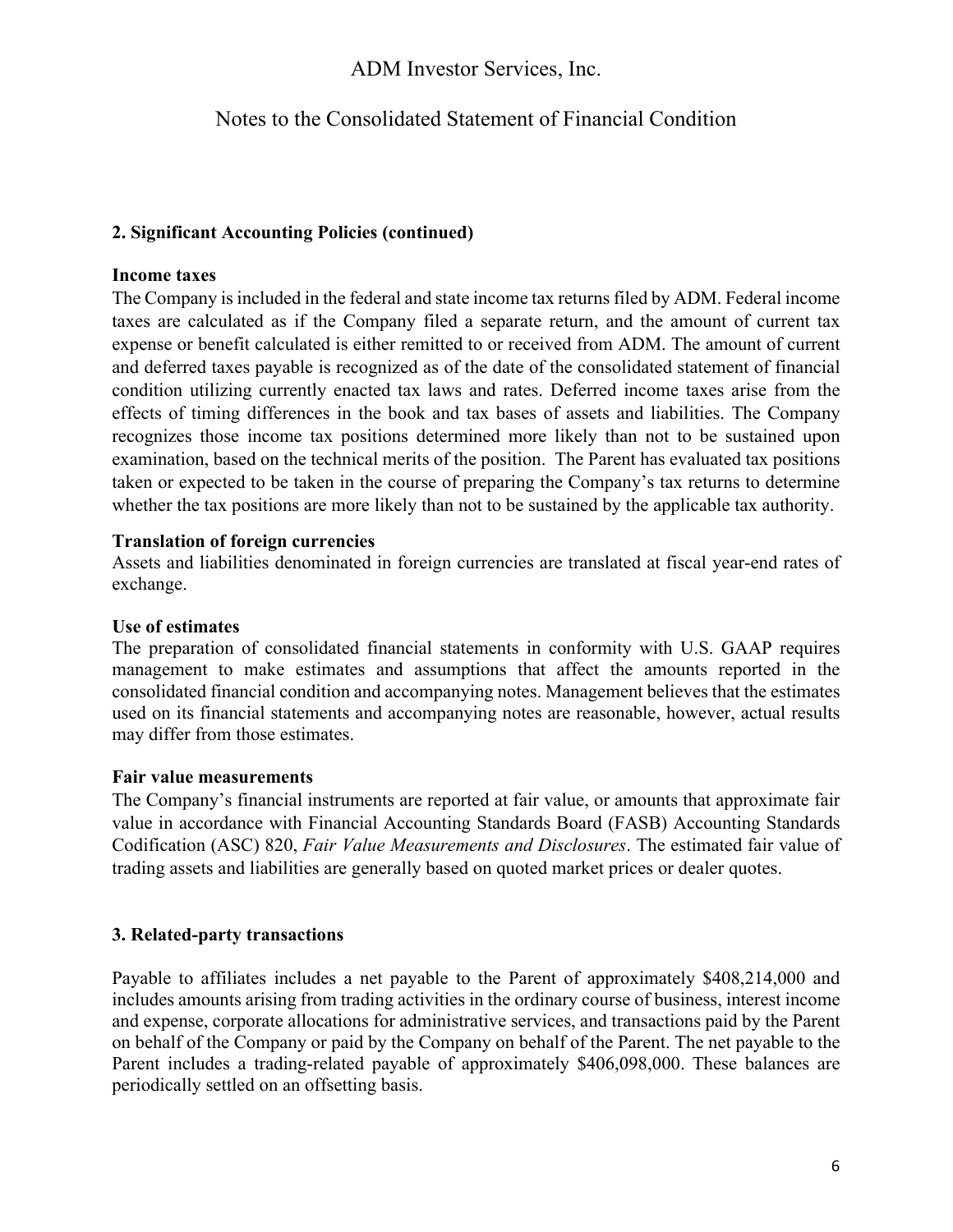### Notes to the Consolidated Statement of Financial Condition

### **3. Related-party transactions (continued)**

Payable to nonparent affiliates arising from trading activity total approximately \$151,883,000. U.S. government securities obligations owned by affiliates that are pledged to the Company as collateral for trading activities of approximately \$6,969,000 are not reflected in the consolidated statement of financial condition. In addition, the net long option value of the affiliates' options on futures positions of approximately \$898,000 and nonparent affiliates net short option on futures positions of \$4,858,000 are not reflected in the consolidated statement of financial condition.

In the normal course of business, the Company enters into transactions with affiliated companies. The Company has a net receivable of approximately \$238,059,000 and net payable of approximately \$392,078,000 as of December 31, 2021 with its affiliates. The net receivable is reported in funds segregated for customers and net payable is reported in payable to customers and payable to affiliates in the consolidated statement of financial condition.

At December 31, 2021, the Company had a \$10,000,000 subordinated loan issued to an affiliate included in receivable from affiliate on the consolidated statement of financial condition.

On February 16, 2021, the Company had a subordinated borrowing totaling \$50,000,000 under an agreement with ADM bearing interest at 25 basis points plus Libor per year that is recorded in payable to subordinated borrowings from ADM in the consolidated statement of financial condition.

### **4. Fair value measurements**

The Company defines fair value as an exit price, which is the price that would be received for an asset or paid to transfer a liability in the Company's principal or most advantageous market for the asset or liability in an orderly transaction between market participants on the measurement date. The Company's policy is to maximize the use of observable inputs and minimize the use of unobservable inputs when measuring fair value. Observable inputs reflect the assumptions market participants would use in pricing the asset or liability and are developed based on market data obtained from sources independent of the reporting entity. Unobservable inputs reflect the entity's own assumptions based on market data and the entity's judgments about the assumptions that market participants would use in pricing the asset or liability and are to be developed based on the best information available in the circumstances. The three levels within the hierarchy used to measure fair value include:

• Level 1 – Inputs may include quoted prices (unadjusted) in active markets for identical assets and liabilities that the Company has the ability to access. Financial assets and liabilities utilizing Level 1 inputs include active exchange-traded derivative contracts, U.S. and Canadian government securities obligations.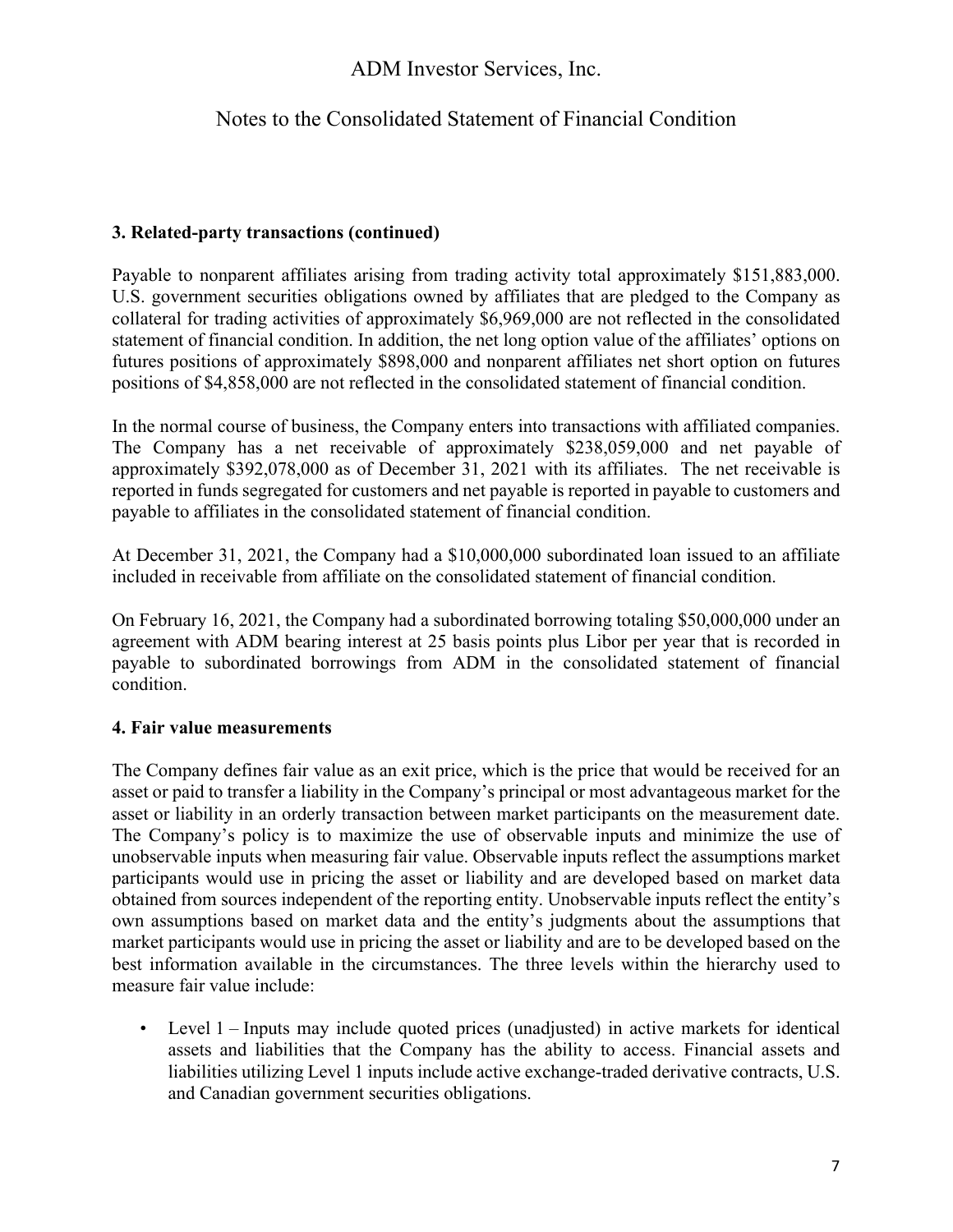### Notes to the Consolidated Statement of Financial Condition

#### **4. Fair value measurements (continued)**

• Level 2 – Inputs may include quoted prices for similar assets and liabilities in active markets or quoted prices in markets that are less active than traded exchanges or other observable inputs (other than quoted prices included in Level 1) for the asset or liability

that can be corroborated by observable market data, such as interest rates and yield curves that are observable at commonly quoted intervals. This includes foreign currency forwards.

• Level 3 – Inputs may include unobservable inputs that are supported by little or no market activity and that are a significant component of the fair value of the asset or liability.

The following table presents information about the Company's financial instruments measured at approximate fair value on a recurring basis as of December 31, 2021, and indicates the fair value hierarchy of the valuation techniques utilized by the Company to determine such fair value:

|                                                                                       |    | Level 1       |                   | Level <sub>2</sub> | Level 3 |          | <b>Total</b>           |
|---------------------------------------------------------------------------------------|----|---------------|-------------------|--------------------|---------|----------|------------------------|
| <b>Assets</b><br>Funds segregated for customers:<br>U.S. government securities        | S. | 1,339,021,000 | \$                |                    | \$      | \$       | 1,339,021,000          |
| Receivables from and deposits<br>with clearing organizations and<br>broker-dealers:   |    |               |                   |                    |         |          |                        |
| U.S. government securities<br>Foreign currency forwards                               | \$ | 144,995,000   | \$<br>$\mathbf S$ | 180,000            | \$      | \$<br>\$ | 144,995,000<br>180,000 |
| Receivable from customers:<br>Foreign currency forwards                               | \$ |               | \$                | 2,822,000          | \$      | \$       | 2,821,000              |
| Securities owned:<br>U.S. government securities                                       | \$ |               | \$                |                    | \$      | \$       |                        |
| Total assets at fair value                                                            | \$ | 1,454,016,000 | $\mathbb S$       | 3,002,000          | \$      | \$       | 1,457,018,000          |
| <b>Liabilities</b><br>Payable to customers:<br>Foreign currency forwards              | \$ |               | \$                | 29,000             | \$      | \$       | 29,000                 |
| Payable to clearing organizations<br>and broker dealers:<br>Foreign currency forwards | \$ |               | \$                | 3,348,000          |         | \$       | 3,348,000              |
| Total liabilities at fair value                                                       | \$ |               | \$                | 3,377,000          | \$      | \$       | 3,377,000              |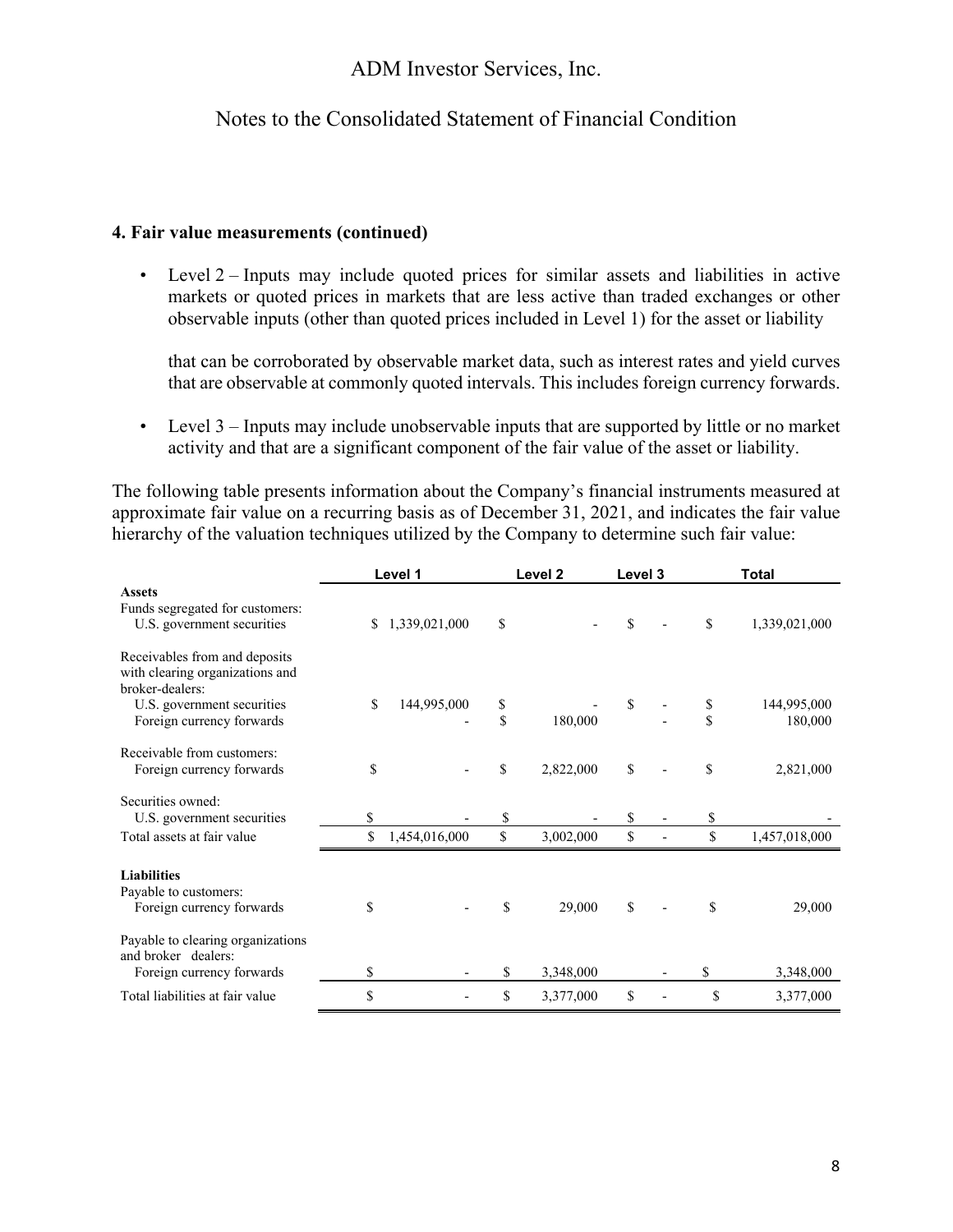### Notes to the Consolidated Statement of Financial Condition

### **4. Fair value measurements (continued)**

The fair values of foreign exchange forward contracts are determined using forward exchange rates at the reporting date. The valuation principles for derivative financial instruments have been described in more detail in Note 7.

The Company assesses its financial instruments on an annual basis to determine the appropriate classification within the fair value hierarchy. Transfers between fair value classifications occur when there are changes in pricing observability levels. Transfers of financial instruments among the levels are deemed to occur at the end of the reporting period. There were no transfers between the Company's Level 1 and Level 2 classified instruments during the year ended December 31, 2021.

### **5. Funds segregated for regulatory purposes**

ADMIS is required under the Commodity Exchange Act ("CEA) to segregate assets representing deposits received from customers trading in U.S. exchanges, customers trading on foreign exchanges and customer cleared swaps under 4D(F) of the CEA. At December 31, 2021, the Company had segregated funds for U.S. exchanges, funds deposited in separate regulation 30.7 accounts and customer cleared swaps in the amounts of approximately \$7,249,816,000 \$539,273,000 and \$9,814,000, respectively, which were approximately \$201,495,000, \$45,639,000 and \$9,814,000, respectively, in excess of CEA requirements. Securities owned by customers, consisting primarily of U.S. government securities obligations, are held by ADMIS as collateral. Securities owned by customers held by ADMIS of approximately \$431,563,000 and the net long value of customers' options on futures positions of approximately \$42,504,000 are not reflected in the consolidated statement of financial condition.

### **6. Minimum capital requirements**

The Company is subject to the minimum capital requirements of several commodities regulatory organizations. Under these requirements, the Company is required to maintain adjusted net capital equal to the greater of \$50,000,000 or the sum of 8% of customer and noncustomer risk maintenance margin requirements on all positions, as defined. Adjusted net capital changes from day to day. At December 31, 2021, the Company had adjusted net capital and excess net capital of approximately \$436,822,000 and \$98,979,000 , respectively.

### **7. Derivative financial instruments**

In the normal course of business, the Company executes customer and affiliated customer (collectively, customers) transactions for the purchase and sale of futures contracts and options on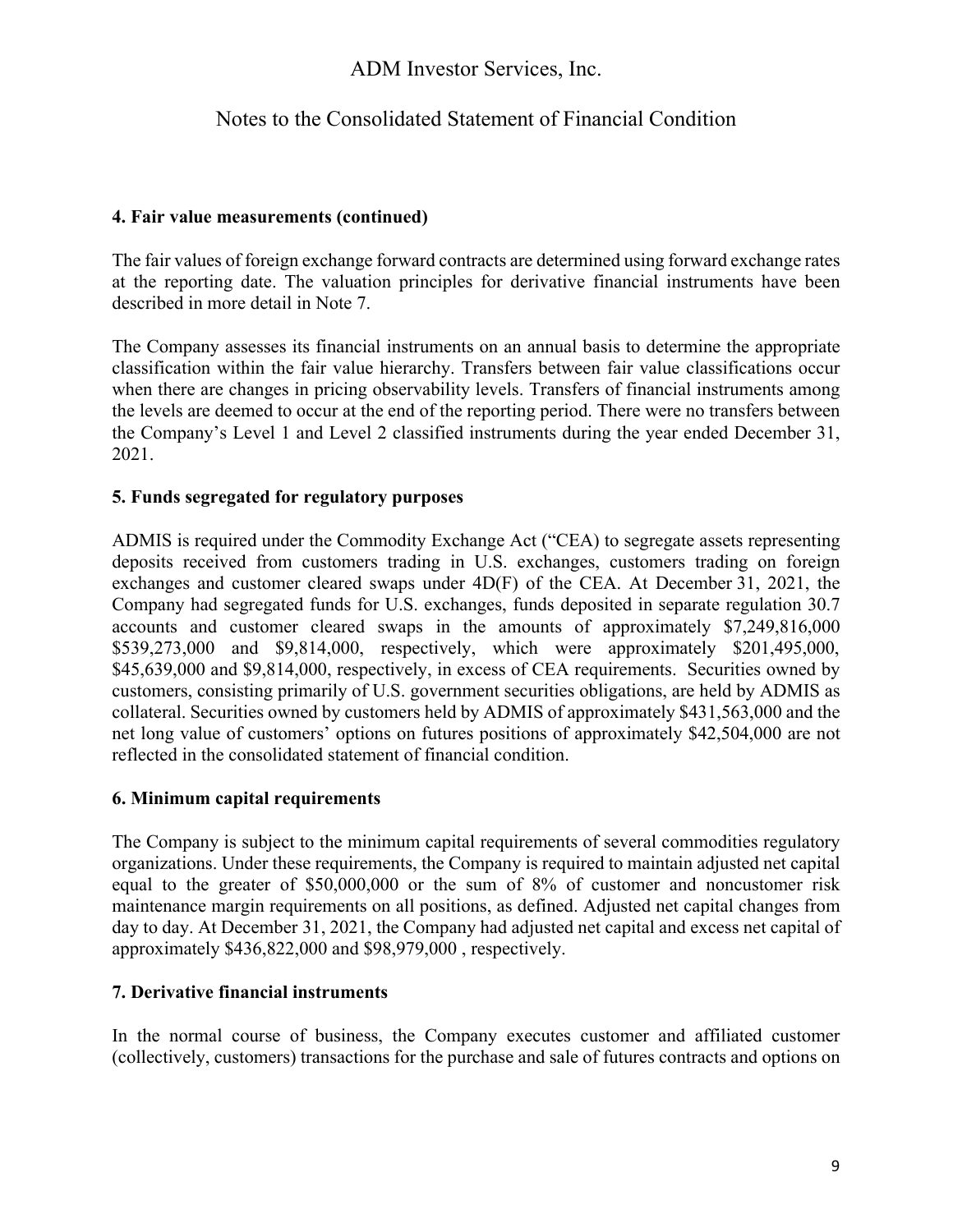### Notes to the Consolidated Statement of Financial Condition

### **7. Derivative financial instruments (continued)**

futures contracts, substantially all of which are transacted on a margin basis subject to exchange regulations. Such transactions may expose the Company to credit risk in the event the collateral is not sufficient to fully cover losses that customers may incur. In the event a customer fails to satisfy its obligations, the Company may be required to purchase or sell the collateral at then-prevailing market prices. The Company seeks to control the risks associated with its customers' activities by requiring customers to maintain margin collateral in compliance with various regulatory guidelines. The Company monitors margin levels daily and, pursuant to such guidelines, requires customers to deposit additional collateral or to reduce positions when necessary.

The Company enters into foreign currency forward contracts primarily to facilitate customer transactions. Risks arise from the possible inability of counterparties to meet the terms of their contracts and from unfavorable changes in the underlying instrument, foreign currency exchange rates, interest rates, and other factors. The Company's exposure to credit risk arises from the possibility that a counterparty to a transaction might fail to perform under its contractual commitment, resulting in the Company incurring a loss. For futures contracts, the clearing organization acts as the counterparty to specific transactions and, therefore, bears the risk of delivery to and from counterparties.

To further mitigate counterparty risk for foreign currency forward contracts, the Company generally matches a contract (either long or short) entered into with one customer with an opposing contract entered into with another counterparty such that the notional and duration of the contracts are the same. Finally, the Company limits counterparty exposure through the use of reputable institutions.

The Company has established controls to monitor the creditworthiness of its counterparties, as well as the quality of pledged collateral, and uses master netting agreements whenever possible to mitigate the Company's exposure to counterparty credit risk. The credit risk associated with forward contracts is typically limited to the cost of replacing all contracts on which the Company has an unrealized gain. The Company executes these transactions with affiliates and a limited number of commercial customers and broker-dealers.

The Company records its derivative activities at fair value (as described in Notes 2 and 4). The following table sets forth the approximate fair value of the Company's derivative contracts by primary risk exposure as of December 31, 2021. The values in the table below exclude the effects of cash received or posted pursuant to derivative contracts and therefore are not representative of the Company's net exposure: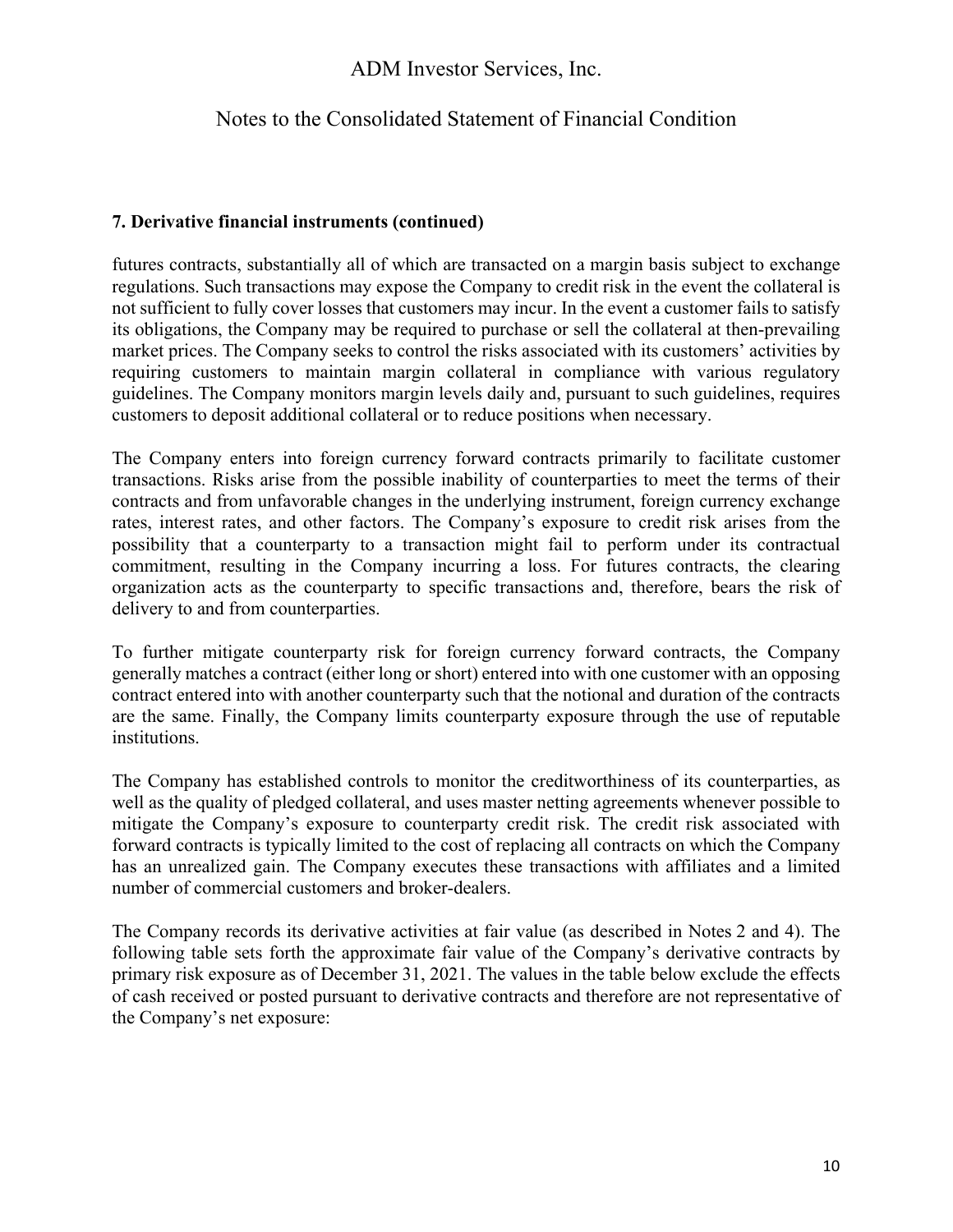## Notes to the Consolidated Statement of Financial Condition

### **7. Derivative financial instruments (continued)**

|                     | <b>Asset Derivatives</b> |              | <b>Liability Derivatives</b> |             |
|---------------------|--------------------------|--------------|------------------------------|-------------|
| <b>Primary Risk</b> | <b>Balance Sheet</b>     | Fair         | <b>Balance Sheet</b>         | Fair        |
| <b>Exposure</b>     | Location                 | Value        | Location                     | Value       |
| Foreign currency    | Receivable from          |              |                              |             |
|                     | clearing                 | Payable from |                              |             |
|                     | organizations            |              | clearing                     |             |
|                     | and broker-              |              | organizations                |             |
|                     | dealers,                 |              | and broker-                  |             |
|                     | receivable from          |              | dealers, payable             |             |
|                     | customers, and           |              | to customers,                |             |
|                     | receivable from          |              | and receivable               |             |
|                     | affiliates               | \$3,002,000  | from affiliates              | \$3,377,000 |

During the year ended December 31, 2021, the month-end average notional value of foreign exchange forward contracts for the year ended December 31, 2021, was approximately \$3,753,117,000.

### **8. Offsetting arrangements**

The Company manages credit and counterparty risk by entering into enforceable netting agreements and other collateral arrangement with counterparties to derivative financial instruments. These netting agreements mitigate the Company's counterparty risk by providing for a single net settlement with a counterparty of all financial transactions covered by the agreement in an event of default as defined under such agreement. In limited cases, a netting agreement may also provide for the periodic netting of settlement payments with respect to multiple transaction types in the normal course of business.

The derivative contracts are executed under standardized netting agreements or, for exchangetraded derivatives, the relevant contracts for a particular exchange that contain enforceable netting provisions. A derivative netting arrangement creates an enforceable right of setoff that becomes effective, and impacts the realization or settlement of individual financial assets and liabilities, only following a specified event of default. A collateral requirement is associated with the derivative contracts, and is generally in the form of cash.

Derivative assets and liabilities are recorded as offset in the consolidated statement of financial condition that are executed under legally enforceable netting arrangements with the derivative counterparties.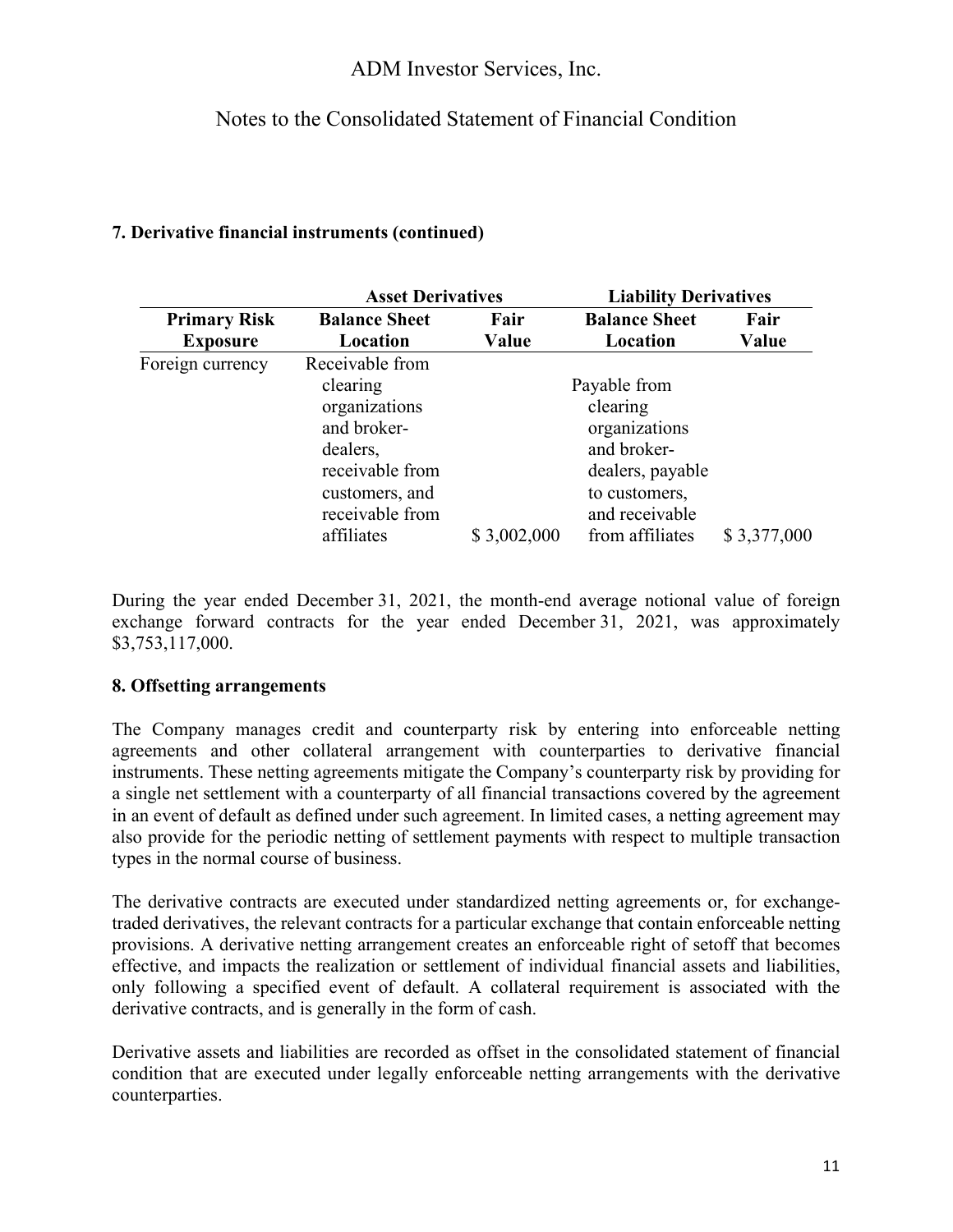## Notes to the Consolidated Statement of Financial Condition

### **8. Offsetting arrangements (continued)**

The following tables present approximate information about the offsetting of derivative financial instruments as of December 31, 2021:

|                                                 |    | <b>Gross Amounts of</b>                         |                                                           | <b>Collateral Offsetting</b><br><b>Position in the</b><br><b>Consolidated</b> |    | <b>Net Amounts</b><br>Presented in the<br><b>Consolidated</b>                        |
|-------------------------------------------------|----|-------------------------------------------------|-----------------------------------------------------------|-------------------------------------------------------------------------------|----|--------------------------------------------------------------------------------------|
|                                                 |    | Recognized<br>$\text{Assets/Liabilities}^{(1)}$ | <b>Netting</b><br>Adjustments <sup><math>(2)</math></sup> | <b>Statement of</b>                                                           |    | <b>Statement of</b><br><b>Financial Condition Financial Condition</b> <sup>(3)</sup> |
| <b>Assets</b><br>Foreign currency forwards      | \$ | 9,245,000 \$                                    | (6,243,000)                                               | \$                                                                            | \$ | 3,002,000                                                                            |
| Total derivatives                               |    | 9,245,000 \$                                    | (6,243,000)                                               | \$                                                                            |    | 3,002,000                                                                            |
| <b>Liabilities</b><br>Foreign currency forwards | S  | $9,620,000$ \$                                  | (6,243,000)                                               | \$                                                                            | S  | 3,377,000                                                                            |
| Total derivatives                               |    | $9,620,000$ \$                                  | (6,243,000)                                               | \$                                                                            |    | 3,377,000                                                                            |

(1)Amounts include all transactions regardless of whether they are subject to an enforceable netting arrangement.

(2)Amounts subject to legally enforceable netting arrangements.

<sup>(3)</sup>Foreign currency forwards assets and liabilities are in the receivable from and deposits with clearing organizations and broker dealers and payable to customers in the consolidated statement of financial condition.

#### **9. Commitments and contingencies**

The Company leases office space and equipment under noncancelable leases that expire on various dates through fiscal year 2030. The leases for office space contain escalation clauses that provide for an annual adjustment of the base rent based upon changes in the consumer price index. In addition, the Company is subject to annual charges for common maintenance costs of the buildings. Annual rental commitments for the fiscal years ending December 31 approximate \$1,708,000 in 2022, \$1,552,000 in 2023, \$1,172,000 in 2024, \$1,082,000 in 2025, \$1,104,000 in 2026 and \$4,539,000 thereafter.

The Company is a member of various U.S. exchanges that trade and clear futures and futures on options contracts. Associated with its memberships, the Company may be required to pay a proportionate share of the financial obligations of another member that may default on its obligations to the exchanges or clearing corporations. While the rules governing different exchange memberships vary, in general, the Company's obligations would arise only if the exchange had previously exhausted its resources. In addition, any such obligation would be apportioned among the other non-defaulting members of the exchange. Any potential contingent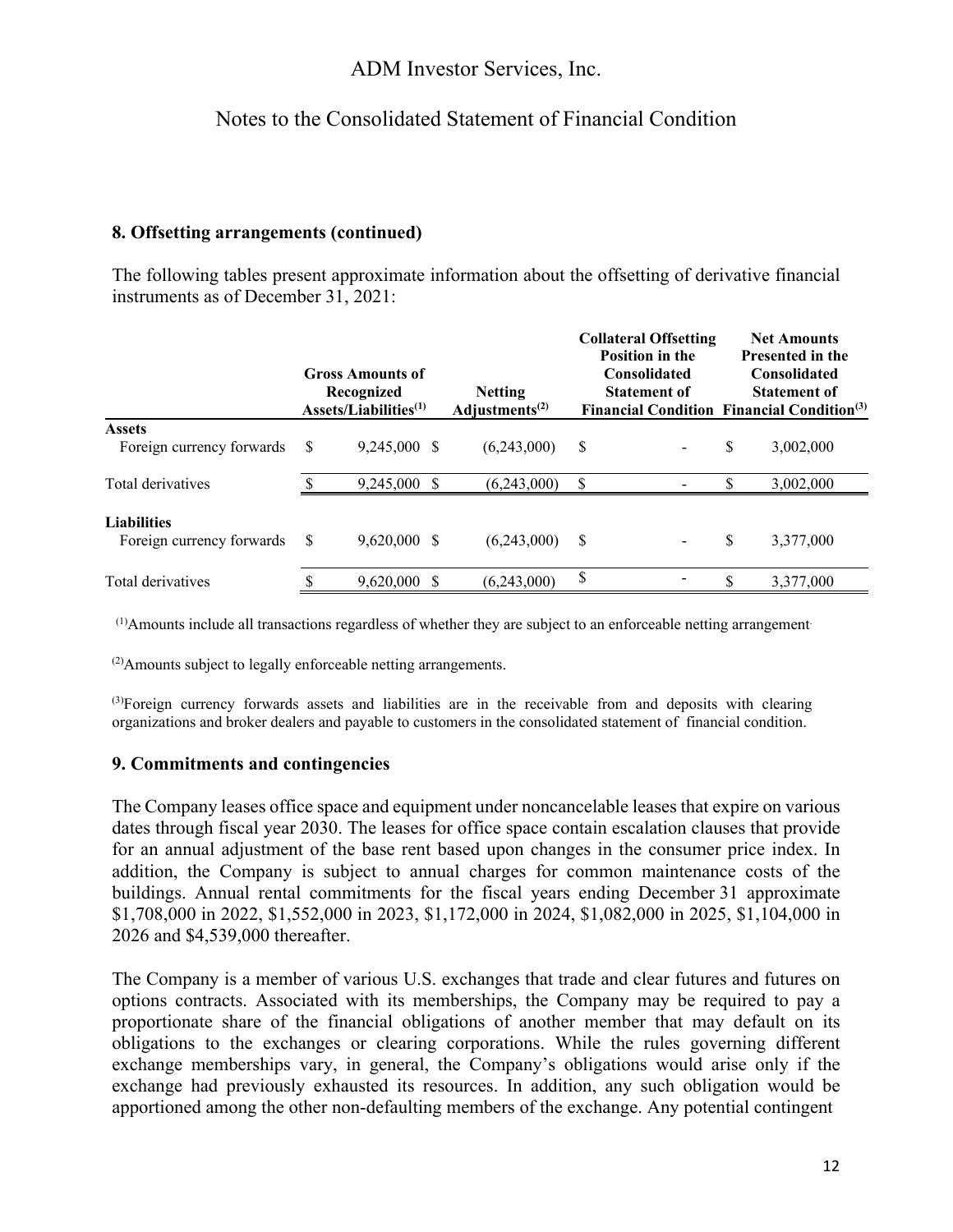### Notes to the Consolidated Statement of Financial Condition

#### **9. Commitments and contingencies (continued)**

liability under these membership agreements cannot be estimated. The Company has made no specific guarantee and has not recorded any contingent liability in its consolidated financial statements for these agreements, and management believes that any potential requirement to make payments under these agreements is remote.

In the normal course of business, the Company is subject to litigation and arbitration matters. Management of the Company believes that there are no outstanding matters that will result in a material adverse effect on the Company's consolidated financial statements.

#### **10. Income taxes**

The Company is subject to income taxation in multiple jurisdictions. Resolution of the related tax positions, through negotiations with relevant tax authorities or through litigation, may take years to complete. herefore, it is difficult to predict the timing for resolution of tax positions. However, the Company does not anticipate that the total amount of unrecognized tax benefits will increase or decrease significantly in the next twelve months. The Company's tax positions, through their inclusion in the ADM U.S. federal tax return, remain subject to examination for the calendar tax years 2016-2021.

Net deferred tax assets are primarily attributable to differences in the timing of deductibility of accrued employee bonuses and amortization of intangible assets for book and tax purposes. As of December 31, 2021, deferred tax assets and liabilities amounted to \$1,689,000 and \$101,000, respectively. The current taxes payable includes \$8,322,133 in federal tax payable and \$2,000 in state tax payable. The total The 2021 effective tax rate of 22% differs from the current federal statutory rate due to state income taxes and nondeductible expenses.

At December 31, 2021 the Company had no accrued unrecognized tax benefits. The Company is currently under no examination by federal or state jurisdiction outside of those examining ADM as a whole at a consolidated level.

### **11. Subsequent events**

Subsequent events have been evaluated through February 25, 2022, which is the date the consolidated financial statements were available to be issued**.** On February 15, 2022 the Company amended a \$50 million subordinated loan from its parent company extending the maturity date to February 16, 2023 and changing the interest rate on the loan to 1 year SOFR plus a credit spread adjustment.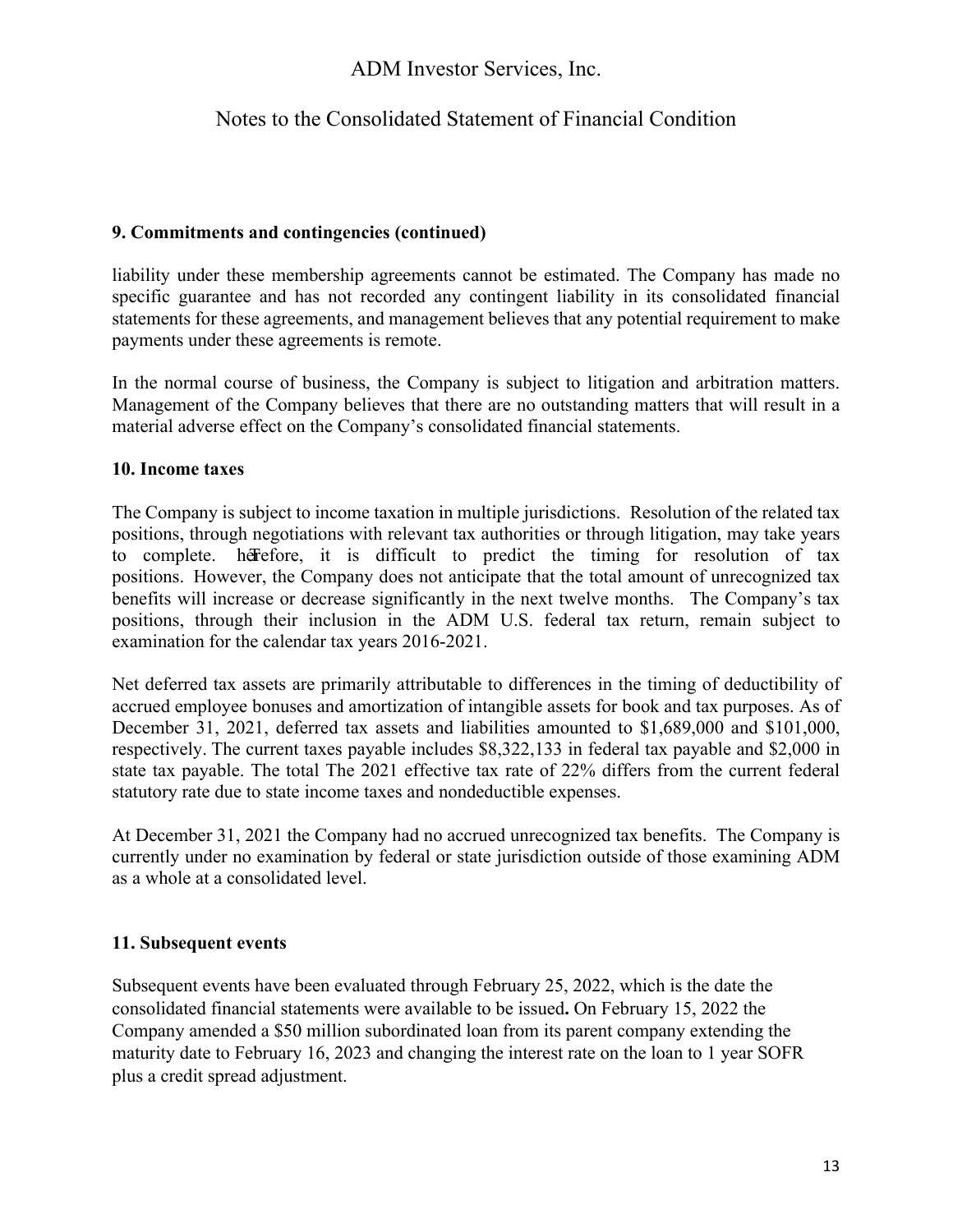#### Schedule 1

# **ADM Investor Services, Inc Supplementary Schedule December 31, 2021**

# **Reconciliation of Current Assets and Total Liabilities**

The following is a reconciliation of current assets and total liabilities, as reported in the consolidated statement of financial condition included herein, to the amounts shown in the Statement of the Computation of the Minimum Capital Requirements, as reported on Form 1-FR‑FCM:

|                                                                                         | <b>Current</b> | <b>Total</b>                      |
|-----------------------------------------------------------------------------------------|----------------|-----------------------------------|
|                                                                                         | <b>Assets</b>  | <b>Liabilities</b>                |
|                                                                                         |                |                                   |
| Total assets/liabilities, as reported in the statement of financial condition           |                | \$8,298,412,195 (\$7,849,798,749) |
| Market value of securities and warehouse receipts owned by customers                    | 432,807,792    | (432, 807, 792)                   |
| Market value of securities owned by affiliates                                          | 6,969,456      | (6,969,456)                       |
| Market value of commodity options owned by customers                                    | (42, 504, 283) | 42,504,283                        |
| Payable to clearing organizations included in segregated customer funds                 | (1,451,908)    | 1,451,908                         |
| Market value of commodity options owned by affiliates                                   | 24,027         | (24,027)                          |
| Deficit balances adjustment for market value of commodity options<br>owned by customers | (539, 501)     | 539,501                           |
| Less non-current assets:                                                                |                |                                   |
| Cash                                                                                    | 4,365,859      |                                   |
| Payable to affiliates                                                                   |                |                                   |
| Receivable from customers                                                               | 134,548        |                                   |
| Receivable from clearing organization                                                   | 2,589          |                                   |
| Note Receivable                                                                         | 34,865,474     |                                   |
| Exchange memberships                                                                    | 631,874        |                                   |
| Receivable from affiliates                                                              | 10,000,000     |                                   |
| Net deferred tax assets                                                                 | 1,587,651      |                                   |
| Property, plant, equipment, and capital leases                                          | 693,925        |                                   |
| Other assets                                                                            | 2,228,095      |                                   |
| As reported on the Statement of the Computation                                         |                |                                   |
| of the Minimum Capital Requirements                                                     |                | \$8,639,207,763 (\$8,245,104,332) |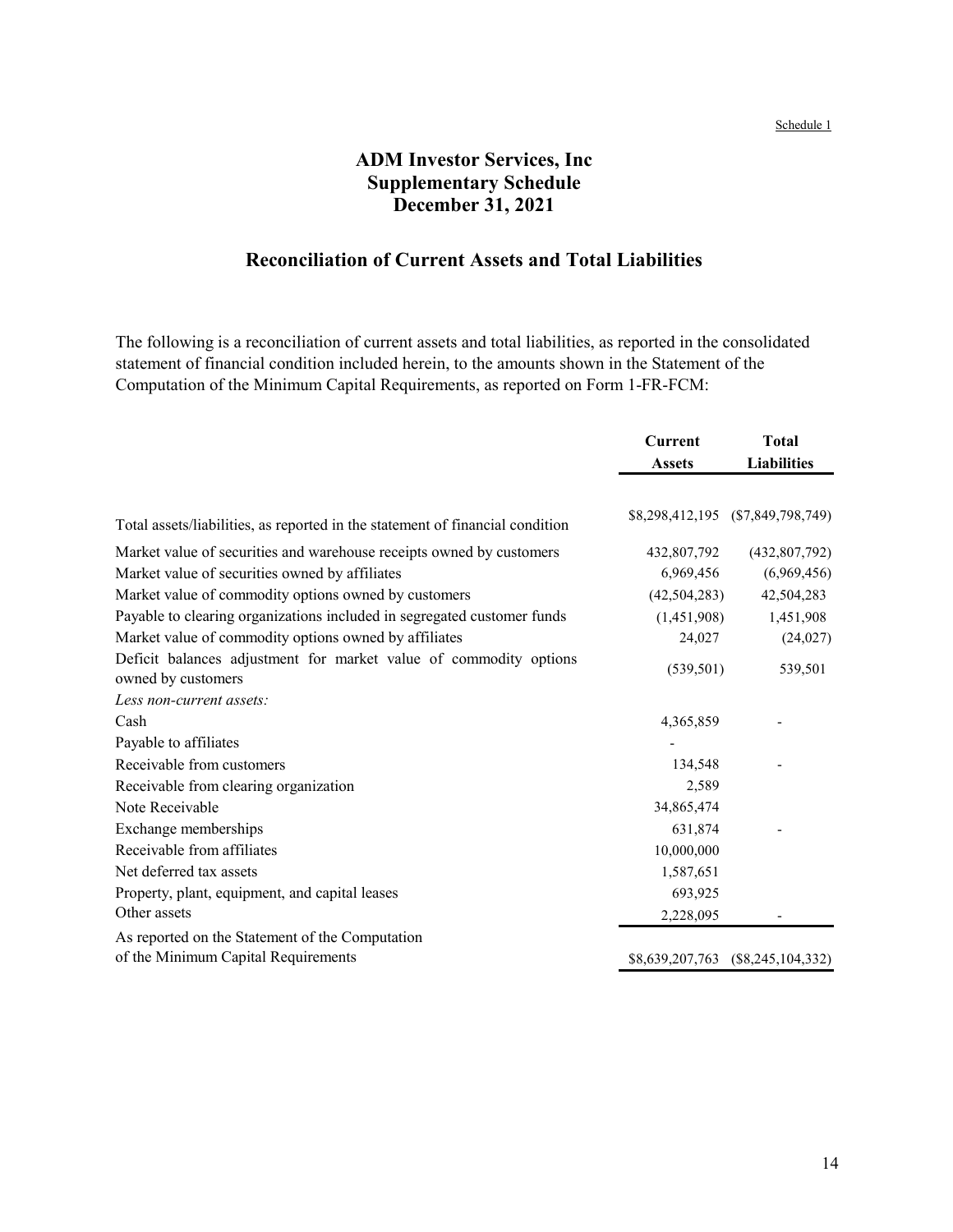Schedule 2

|             | Name of Company: ADM Investor Services, Inc.                                                                                                                                                                                                                                                                                                                                                                                                                                                              | Employer ID No: 37-1075552                                                                                        | NFA ID No: 0000360          |
|-------------|-----------------------------------------------------------------------------------------------------------------------------------------------------------------------------------------------------------------------------------------------------------------------------------------------------------------------------------------------------------------------------------------------------------------------------------------------------------------------------------------------------------|-------------------------------------------------------------------------------------------------------------------|-----------------------------|
|             |                                                                                                                                                                                                                                                                                                                                                                                                                                                                                                           | <b>CFTC FORM 1-FR-FCM</b><br>STATEMENT OF THE COMPUTATION OF THE MINIMUM CAPITAL REQUIREMENTS<br>AS OF 12/31/2021 |                             |
| Net Capital |                                                                                                                                                                                                                                                                                                                                                                                                                                                                                                           |                                                                                                                   |                             |
| 1.          | Current assets (page 3, line 20)                                                                                                                                                                                                                                                                                                                                                                                                                                                                          |                                                                                                                   | \$<br>8,639,207,763<br>3000 |
| 2.          | Increase/(decrease) to U.S. clearing organization stock to reflect margin value                                                                                                                                                                                                                                                                                                                                                                                                                           |                                                                                                                   | 3010                        |
| 3.          | Net current assets                                                                                                                                                                                                                                                                                                                                                                                                                                                                                        |                                                                                                                   | 8,639,207,763<br>3020       |
| 4.          | Total liabilities (page 5, line 32)                                                                                                                                                                                                                                                                                                                                                                                                                                                                       | 8,245,104,332<br>3030<br>\$                                                                                       |                             |
| 5.          | Deductions from total liabilities<br>A. Liabilities subject to satisfactory<br>subordination agreements<br>$\text{(page 5, line 31.A)}$<br>50,000,000<br>\$<br>B. Certain deferred income tax liability<br>(see regulation $1.17(c)(4)(iv)$ )<br>C. Certain current income tax liability<br>(see regulation $1.179c(4)(v)$ )<br>D. Long term debt pursuant to<br>regulation $1.17(c)(4)(vi)$<br>E. Total deductions (add lines $5.A. - 5.D.$ )<br>F. Adjusted liabilities (subtract line 5.E from line 4) | 3040<br>3050<br>$\bf{0}$<br>3060<br>0<br>3070<br>$\boldsymbol{0}$<br>(50,000,000)<br>3080                         | 8,195,104,332<br>3090       |
| 6.          | Net Capital                                                                                                                                                                                                                                                                                                                                                                                                                                                                                               |                                                                                                                   | \$<br>444, 103, 431<br>3100 |
|             | Charges Against Net Capital (see regulation $1.17(c)(5)$ )                                                                                                                                                                                                                                                                                                                                                                                                                                                |                                                                                                                   |                             |
| 7.          | Excess of advances paid on cash commodity contracts over<br>95% of the market value of commodities covered by such contracts                                                                                                                                                                                                                                                                                                                                                                              |                                                                                                                   | \$<br>3110                  |
| 8.          | Five percent $(5\%)$ of the market value of inventories covered by<br>open futures contracts or commodity options (no charges applicable<br>to inventories registered as deliverable on a contract market and<br>which are covered by futures contracts)                                                                                                                                                                                                                                                  |                                                                                                                   | 3120                        |
| 9.          | Twenty percent $(20%)$ of the market value of uncovered inventories or<br>lesser percentage charge for uncovered balances in specified foreign currencies                                                                                                                                                                                                                                                                                                                                                 |                                                                                                                   | 43,907<br>3130              |
| 10.         | Ten percent $(10\%)$ of the market value of commodities underlying<br>fixed price commitments and forward contracts which are covered<br>by open futures contracts or commodity options                                                                                                                                                                                                                                                                                                                   |                                                                                                                   | 3140                        |
| 11.         | Twenty percent (20%) of the market value of commodities underlying<br>fixed price commodities and forward contracts which are not covered<br>by open futures contracts or commodity options                                                                                                                                                                                                                                                                                                               |                                                                                                                   | 3150                        |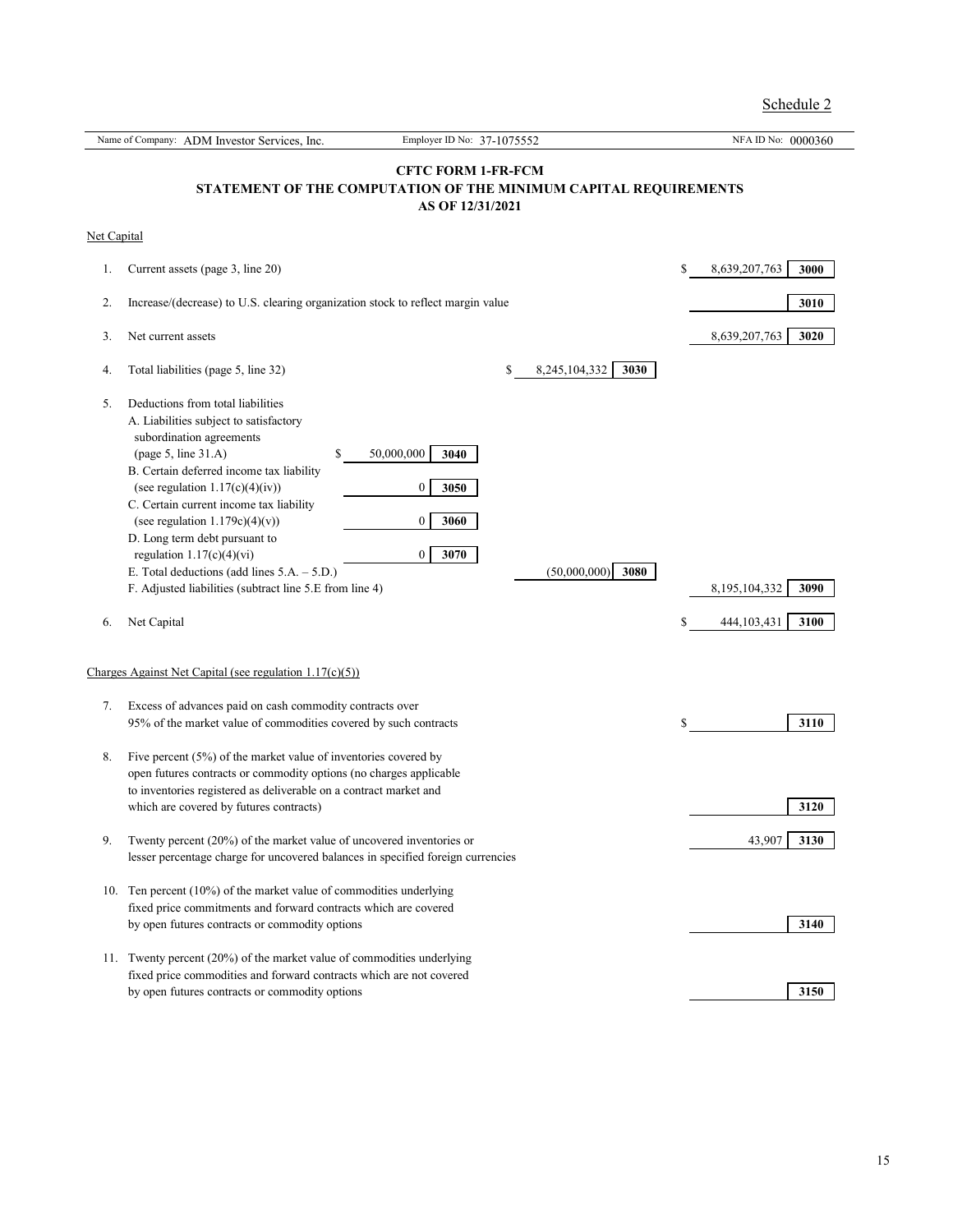12. Charges as specified in section 240.15c3-1(c)(2)(iv) and (vii) against securities owned by firm, including securities representing investments of domestic and foreign customers' funds:

|     |                                                                                               | Market Value          | Charge                    |      |           |      |
|-----|-----------------------------------------------------------------------------------------------|-----------------------|---------------------------|------|-----------|------|
|     | A. U.S. and Canadian government                                                               |                       |                           |      |           |      |
|     | obligations<br>S.                                                                             | 1,453,438,035<br>3160 | $\mathbb{S}$<br>6,223,969 | 3170 |           |      |
|     | B. State and Municipal government                                                             |                       |                           |      |           |      |
|     | obligations                                                                                   | 3180                  |                           | 3190 |           |      |
|     | C. Certificates of deposit, commercial                                                        |                       |                           |      |           |      |
|     | paper and bankers' acceptances                                                                | 3200                  |                           | 3210 |           |      |
|     | D. Corporate obligations                                                                      | 3220                  |                           | 3230 |           |      |
|     | E. Stocks and warrants                                                                        | 3240                  |                           | 3250 |           |      |
|     | F. Other securities                                                                           | 3260                  |                           | 3270 |           |      |
|     | G. Total charges (add lines $12.A. - 12.F.$ )                                                 |                       |                           |      | 6,223,969 | 3280 |
|     |                                                                                               |                       |                           |      |           |      |
| 13. | Charges as specified in section 240.15c3-1(c)(2)(iv)(F)                                       |                       |                           |      |           |      |
|     | A. Against securities purchased under agreements to resell                                    |                       |                           |      |           | 3290 |
|     | B. Against securities sold under agreements to repurchase                                     |                       |                           |      |           | 3300 |
|     |                                                                                               |                       |                           |      |           |      |
| 14. | Charges on securities options as specified in section 240.15c3-1, Appendix A                  |                       |                           |      |           | 3310 |
|     | 15. Undermargined commodity futures and options accounts -                                    |                       |                           |      |           |      |
|     | amount in each account required to meet maintenance margin requirements, less the amount of   |                       |                           |      |           |      |
|     | current margin calls in that account and the amount of any non-current deficit in the account |                       |                           |      |           |      |
|     | A. Customer accounts                                                                          |                       |                           |      | 560,537   | 3320 |
|     | <b>B.</b> Noncustomer accounts                                                                |                       |                           |      |           | 3330 |
|     | C. Omnibus accounts                                                                           |                       |                           |      |           | 3340 |
|     |                                                                                               |                       |                           |      |           |      |
| 16. | Charges against open commodity positions in proprietary accounts                              |                       |                           |      |           |      |
|     | A. Uncovered exchange-traded futures and granted options contracts                            |                       |                           |      |           |      |
|     | <i>i</i> percent of margin requirements applicable to such contracts                          |                       |                           | 3350 |           |      |
|     | ii Less: equity in proprietary accounts included in liabilities                               |                       |                           | 3360 |           | 3370 |
|     |                                                                                               |                       |                           |      |           |      |
|     | B. Ten percent (10%) of the market value of commodities which                                 |                       |                           |      |           |      |
|     | underlie commodity options not traded on a contract market                                    |                       |                           |      |           |      |
|     | carried long by the applicant or registrant which has value                                   |                       |                           |      |           |      |
|     | and such value increased adjusted net capital (this charge                                    |                       |                           |      |           |      |
|     | is limited to the value attributed to such options)                                           |                       |                           |      |           | 3380 |
|     |                                                                                               |                       |                           |      |           |      |
|     | C. Commodity options which are traded on contract markets and                                 |                       |                           |      |           |      |
|     | carried long in proprietary accounts. Charge is the same as                                   |                       |                           |      |           |      |
|     | would be applied if applicant or registrant was the grantor                                   |                       |                           |      |           |      |
|     | of the options (this charge is limited to the value attributed                                |                       |                           |      |           |      |
|     | to such options)                                                                              |                       |                           |      |           | 3390 |
|     | 17. Five percent (5%) of all unsecured receivables from foreign brokers                       |                       |                           |      | 453,298   | 3410 |
|     |                                                                                               |                       |                           |      |           |      |
|     | 18. Deficiency in collateral for secured demand notes                                         |                       |                           |      |           | 3420 |
|     |                                                                                               |                       |                           |      |           |      |
|     | 19. Adjustment to eliminate benefits of consolidation                                         |                       |                           |      |           | 3430 |
|     | 20. Total charges                                                                             |                       |                           |      | 7,281,711 | 3440 |
|     |                                                                                               |                       |                           |      |           |      |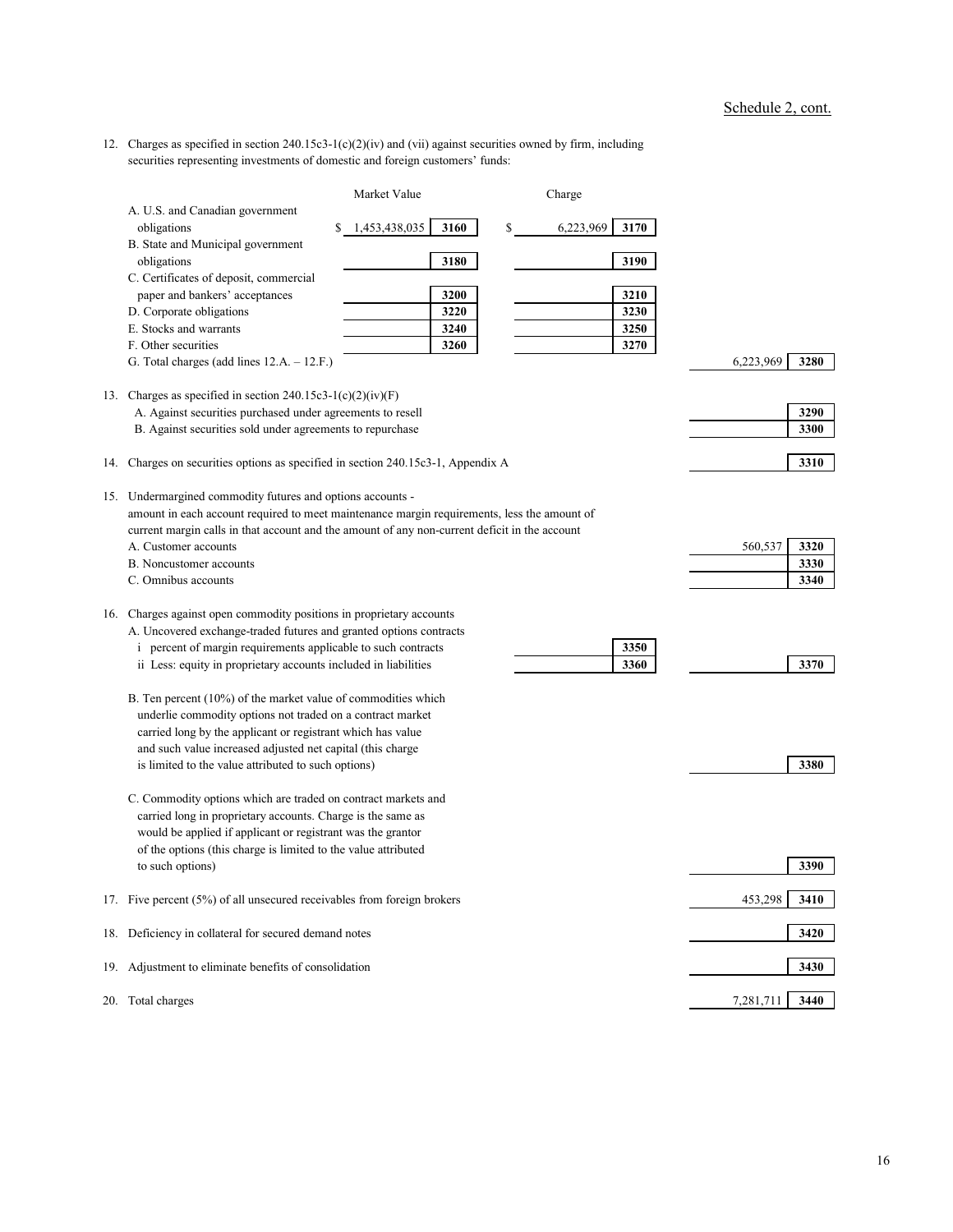### Net Capital Computation

|     | 21. Adjusted net capital (subtract line 20 from line 6)                                                                                                                             |                                                                 | $\mathbb{S}$ | 436,821,720<br>3500 |
|-----|-------------------------------------------------------------------------------------------------------------------------------------------------------------------------------------|-----------------------------------------------------------------|--------------|---------------------|
| 22. | Net capital required                                                                                                                                                                |                                                                 |              |                     |
|     | A. Risk Based Requirement<br><i>i</i> Amount of Customer Risk<br>3,715,798,505<br>3515<br>Maintenance Margin<br>\$<br>ii Enter 8% of line 22.A.i<br>iii Amount of Non-Customer Risk | \$<br>297,263,880<br>3525                                       |              |                     |
|     | 507,241,280<br>3535<br>Maintenance Margin<br>\$<br>iv Enter 8% of line 22.A.iii<br>v Enter the sum of 22.A.ii and 22.A.iv                                                           | 40,579,302<br>$\mathbb{S}$<br>3545<br>337,843,182<br>3555<br>\$ |              |                     |
|     | B. Minimum Dollar Amount Requirement                                                                                                                                                | 50,000,000<br>3565<br>S                                         |              |                     |
|     | C. Other NFA Requirement                                                                                                                                                            | 3575<br>\$<br>$\overline{0}$                                    |              |                     |
|     | D. Enter the greater of lines 22.A.v, 22.B., or 22.C.                                                                                                                               |                                                                 | \$           | 337,843,182<br>3600 |
|     | 23. Excess net capital (line 22 less line 23.E.)                                                                                                                                    |                                                                 |              | 98,978,538<br>3610  |
|     | Computation of Early Warning Level                                                                                                                                                  |                                                                 |              |                     |

24. Enter the greatest of 110% of line 22.A.v. or 150% of 22.B. or 150% of 22.C. \$ 371,627,500 **3620** 

This is your early warning capital level. If this amount is greater that the amount on line 21, you must immediately notify your DSRO and the Commission and begin filing monthly financial reports pursuant to section 1.12 of the regulations.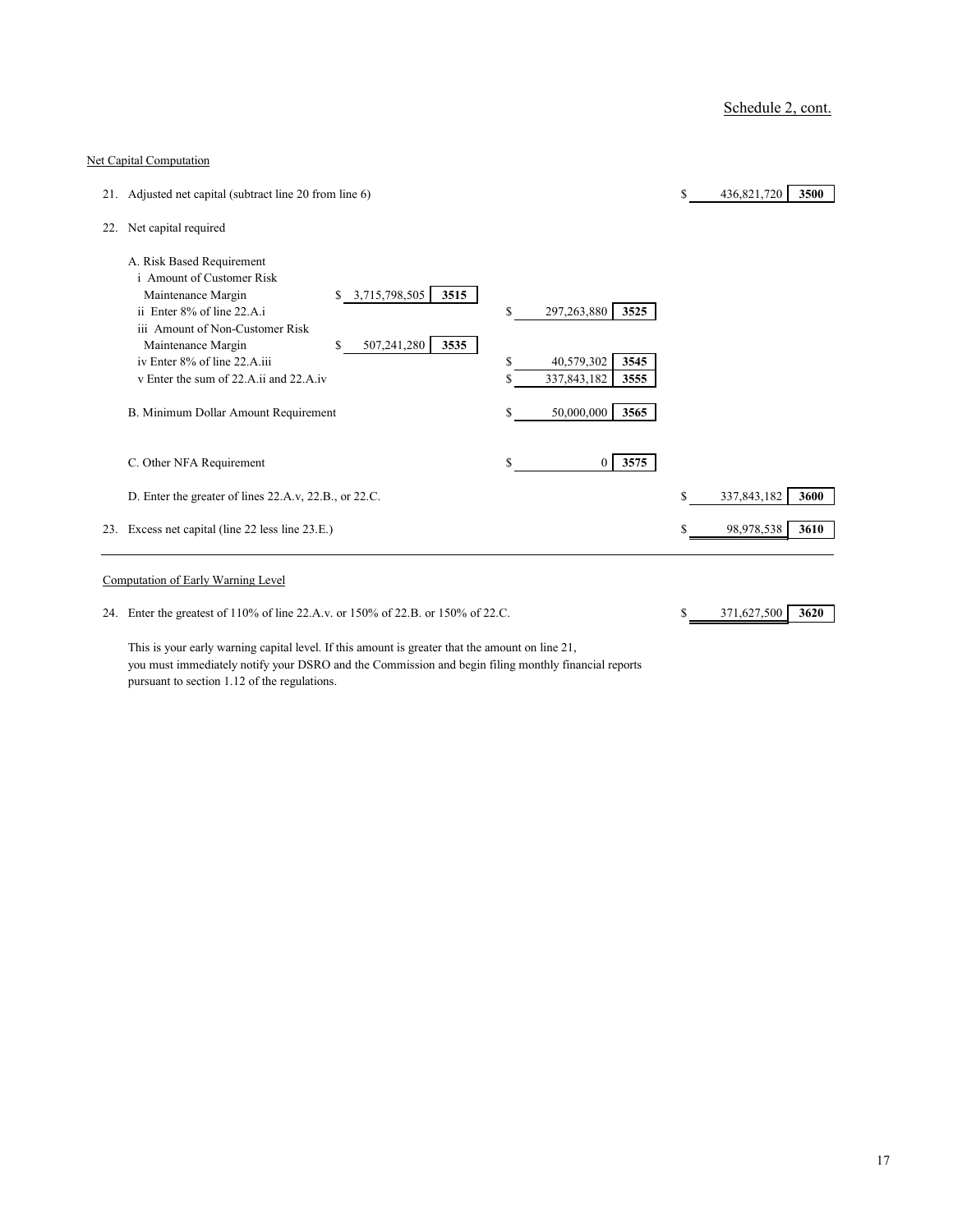|     | Name of Company: ADM Investor Services, Inc.<br>Employer ID No: 37-1075552                                                                                             | NFA ID No:                         | 0000360                                              |  |  |  |  |
|-----|------------------------------------------------------------------------------------------------------------------------------------------------------------------------|------------------------------------|------------------------------------------------------|--|--|--|--|
|     | <b>CFTC FORM 1-FR-FCM</b><br>STATEMENT OF SEGREGATION REQUIREMENTS AND FUNDS IN SEGREGATION<br>FOR CUSTOMERS TRADING ON U.S. COMMODITY EXCHANGES<br>AS OF 12/31/2021   |                                    |                                                      |  |  |  |  |
|     | SEGREGATION REQUIREMENTS (Section 4d(2) of the CEAct)                                                                                                                  |                                    |                                                      |  |  |  |  |
| 1.  | Net ledger balance:<br>A. Cash<br>B. Securities (at market)                                                                                                            | \$<br>6,709,408,991<br>410,932,113 | 5000<br>5010                                         |  |  |  |  |
| 2.  | Net unrealized profit (loss) in open futures contracts traded on a contract market                                                                                     |                                    | (35,539,380)<br>5020                                 |  |  |  |  |
| 3.  | Exchange traded options:                                                                                                                                               |                                    |                                                      |  |  |  |  |
|     | A. Market value of open option contracts purchased on a contract market<br>B. Market value of open option contracts granted (sold) on a contract market                | 498,439,804<br>(534, 965, 575)     | 5030<br>5040                                         |  |  |  |  |
| 4.  | Net equity (deficit) (add lines 1, 2 and 3)                                                                                                                            | 7,048,275,953                      | 5050                                                 |  |  |  |  |
| 5.  | Add: accounts liquidating to a deficit and accounts with<br>debit balances - gross amount<br>\$<br>387,639<br>5060                                                     |                                    |                                                      |  |  |  |  |
|     | Less: amount offset by customer owned securities<br>(342, 813)<br>5070                                                                                                 |                                    | 44,826<br>5080                                       |  |  |  |  |
| 6.  | Amount required to be segregated (add lines 4 and 5)                                                                                                                   | 7,048,320,779<br>S                 | 5090                                                 |  |  |  |  |
|     | FUNDS IN SEGREGATION ACCOUNTS                                                                                                                                          |                                    |                                                      |  |  |  |  |
| 7.  | Deposited in segregated funds bank accounts:<br>A. Cash                                                                                                                | 1,490,250,864<br>\$                | 5100                                                 |  |  |  |  |
|     | B. Securities representing investments of customers' funds (at market)<br>C. Securities held for particular customers or options customers in lieu of cash (at market) | 265,434,797                        | $\boldsymbol{0}$<br>5110<br>5120                     |  |  |  |  |
| 8.  | Margins on deposit with clearing associations of contract markets:<br>A. Cash                                                                                          | 4,026,053,105                      | 5130                                                 |  |  |  |  |
|     | B. Securities representing investments of customers' funds (at market)<br>C. Securities held for particular customers or options customers in lieu of cash (at market) | 1,299,023,244                      | 5140<br>59,995,971<br>5150                           |  |  |  |  |
| 9.  | Net settlement due from (to) clearing organizations of contract markets                                                                                                |                                    | 60,082,032<br>5160                                   |  |  |  |  |
| 10. | Exchange traded options:                                                                                                                                               |                                    |                                                      |  |  |  |  |
|     | A. Value of open long option contracts<br>B. Value of open short options contracts                                                                                     | 498,439,804<br>(534, 965, 575)     | 5170<br>5180                                         |  |  |  |  |
|     | 11. Net equities with other FCMs                                                                                                                                       |                                    |                                                      |  |  |  |  |
|     | A. Net liquidating equity<br>B. Securities representing investments of customers' funds (at market)                                                                    |                                    | $\boldsymbol{0}$<br>5190<br>$\boldsymbol{0}$<br>5200 |  |  |  |  |
|     | C. Securities held for particular customers or options customers in lieu of cash (at market)                                                                           |                                    | $\boldsymbol{0}$<br>5210                             |  |  |  |  |
| 12. | Segregated funds on hand (describe: Warehouse receipts)                                                                                                                |                                    | 85,501,345<br>5215                                   |  |  |  |  |
| 13. | Total amount in segregation (add lines 7 through 12)                                                                                                                   | 7,249,815,587                      | 5220                                                 |  |  |  |  |
| 14. | Excess (deficiency) funds in segregation (subtract line 6 from line 13)                                                                                                | \$<br>201,494,808                  | 5230                                                 |  |  |  |  |
| 15. | Management Target Amount Excess funds in segregation (unaudited)                                                                                                       | 120,000,000<br>\$                  | 5240                                                 |  |  |  |  |
|     | 16. Excess (deficiency) funds in segregation over (under) Management Target Amount Excess (unaudited)                                                                  | \$                                 | 81,494,808<br>5250                                   |  |  |  |  |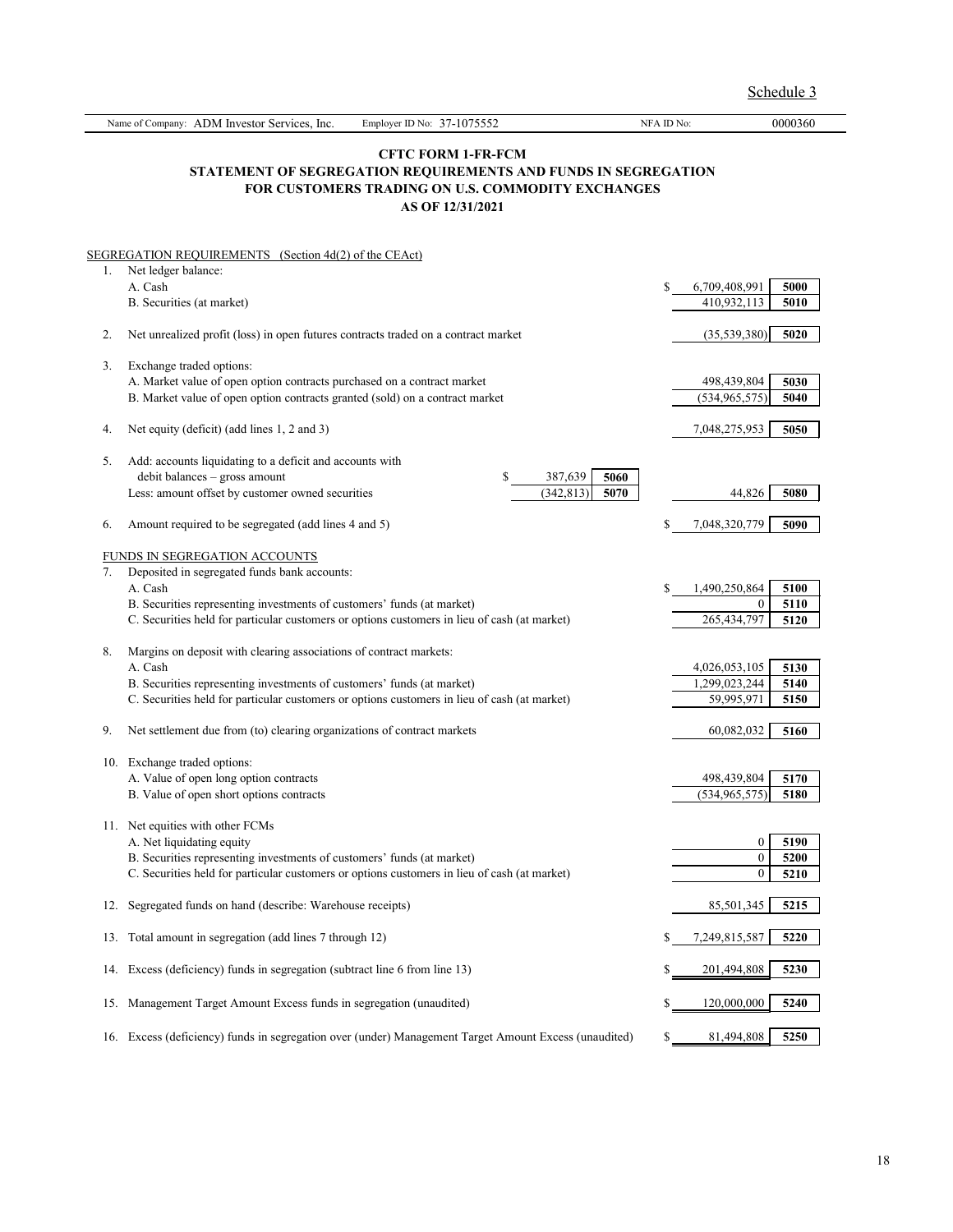| Name of Company: ADM Investor Services, Inc.                                   | Employer ID No: $37-1075552$                           | NFA ID No: | 0000360 |
|--------------------------------------------------------------------------------|--------------------------------------------------------|------------|---------|
|                                                                                |                                                        |            |         |
|                                                                                | <b>CFTC FORM 1-FR-FCM</b>                              |            |         |
|                                                                                | <b>STATEMENT OF SEGREGATION REQUIREMENTS AND FUNDS</b> |            |         |
|                                                                                | IN SEGREGATION FOR CUSTOMERS' DEALER OPTIONS ACCOUNTS  |            |         |
|                                                                                | AS OF 12/31/2021                                       |            |         |
|                                                                                | <b>Not Applicable</b>                                  |            |         |
|                                                                                |                                                        |            |         |
|                                                                                |                                                        |            |         |
| Amount required to be segregated in accordance with Commission regulation 32.6 |                                                        |            | 5400    |
|                                                                                |                                                        |            |         |

| 2. | Funds in segregated accounts |      |      |
|----|------------------------------|------|------|
|    | A. Cash                      | 5410 |      |
|    | B. Securities (at market)    | 5420 |      |
|    | B. Total                     |      | 5430 |
|    |                              |      |      |

3. Excess (deficiency) funds in segregation (subtract line 2.C from line 1) \$ 0 **5440**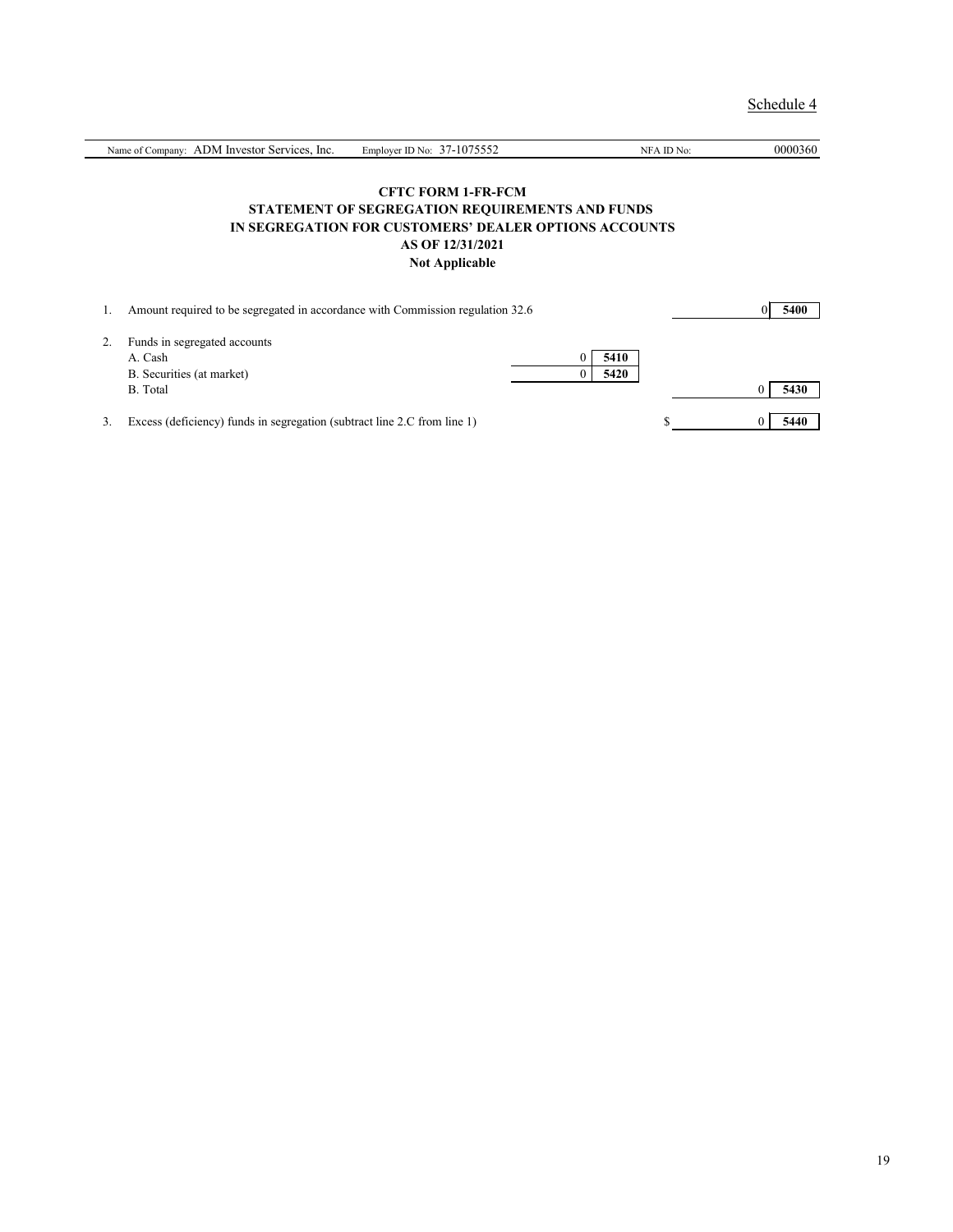|    | Name of Company: ADM Investor Services, Inc.                                                                                                                                                   | Employer ID No: 37-1075552                                                                                                                                  | NFA ID No:                              | 0000360                  |
|----|------------------------------------------------------------------------------------------------------------------------------------------------------------------------------------------------|-------------------------------------------------------------------------------------------------------------------------------------------------------------|-----------------------------------------|--------------------------|
|    |                                                                                                                                                                                                | <b>CFTC FORM 1-FR-FCM</b><br>STATEMENT OF SECURED AMOUNTS AND FUNDS HELD IN SEPARATE ACCOUNTS<br>PURSUANT TO COMMISSION REGULATION 30.7<br>AS OF 12/31/2021 |                                         |                          |
|    | FOREIGN FUTURES AND FOREIGN OPTIONS SECURED AMOUNTS                                                                                                                                            |                                                                                                                                                             |                                         |                          |
|    | Amount required to be set aside pursuant to law, rule or<br>regulation of a foreign government or a rule of a self-regulatory<br>organization authorized thereunder                            |                                                                                                                                                             | S                                       | 5605<br>$\theta$         |
| 1. | Net ledger balance- Foreign Futures and Foreign Option Trading - All Customers<br>A. Cash<br>B. Securities (at market)                                                                         |                                                                                                                                                             | \$<br>554,655,635<br>20,630,948<br>S    | 5615<br>5617             |
| 2. | Net unrealized profit (loss) in open futures contracts traded on a foreign board of trade                                                                                                      |                                                                                                                                                             | \$                                      | $(75,674,081)$ 5625      |
| 3. | Exchange traded options<br>A Market value of open option contracts purchased on a foreign board of trade<br>A Market value of open option contracts granted (sold) on a foreign board of trade |                                                                                                                                                             | 23,169,547<br>\$<br>(29, 148, 059)<br>S | 5635<br>5637             |
| 4. | Net equity (deficit) (add lines 1, 2, and 3)                                                                                                                                                   |                                                                                                                                                             | \$<br>493,633,990                       | 5645                     |
| 5. | Accounts liquidating to a deficit and accounts with<br>debit balances- gross amount<br>Less: amount offset by customer owned securities                                                        | \$<br>$\overline{0}$<br>5651<br>$\overline{0}$<br>5652                                                                                                      | \$                                      | 5654<br>$\boldsymbol{0}$ |
| 6. | Amount required to be set aside as the secured amount - Net Liquidating Equity Method (add lines 4 and 5)                                                                                      |                                                                                                                                                             | 493,633,990                             | 5655                     |
| 7. | Greater of amount required to be set aside to a foreign jurisdiction (above) or line 6                                                                                                         |                                                                                                                                                             | 493,633,990<br>\$                       | 5660                     |

Schedule 5

20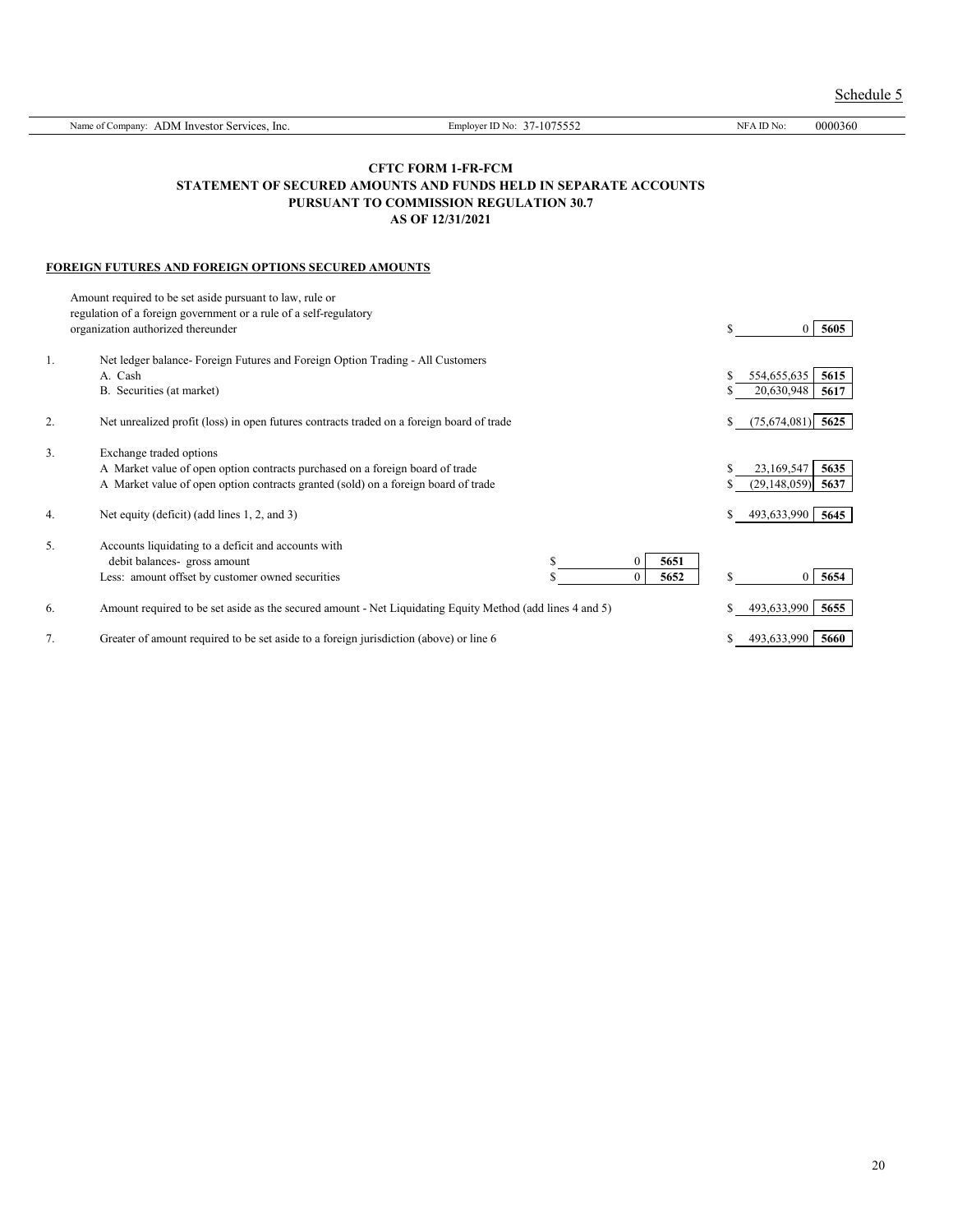Name of Company: ADM Investor Services, Inc. Employer ID No: 37-1075552 NFA ID No: 0000360 **CFTC FORM 1-FR-FCM STATEMENT OF SECURED AMOUNTS AND FUNDS HELD IN SEPARATE ACCOUNTS PURSUANT TO COMMISSION REGULATION 30.7 AS OF 12/31/2021 FUNDS DEPOSITED IN SEPARATE REGULATION 30.7 ACCOUNTS** 1. Cash in banks A. Banks located in the United States \$ 210,411,079 **5700** B. Other banks qualified under Regulation 30.7 Names(s): J.P. Morgan Chase London, J.P. Morgan Chase New Zealand **5710** 15,166,135 **5720** \$ 225,577,214 **5730** 2. Securities A. In safekeeping with banks located in the United States **5 120,630,948 5740** B. In safekeeping with other banks qualified under Regulation 30.7 Names(s): 20,630,948 **5770** 5750 **5750** 0 5760 20,630,948 5770 3. Equities with registered futures commission merchants A. Cash \$ 97,657,892 **5780** B. Securities 39,998,370 **5790** C. Unrealized gain (loss) on open future contracts (68,398,720) **5800** D. Value of long option contracts 0 **5810** E. Value of short option contracts 0 **5815** 69,257,542 **5820** 4. Amounts held by clearing organizations of foreign boards of trade Names(s): **5830** A. Cash \$ 0 **5840** B. Securities 0 **5850** C. Amount due to(from) clearing organization- daily variation 0 **5860** D. Value of long option contracts 0 **5870** E. Value of short option contracts 0 **5875** 0 **5880** 5. Amounts held by members of foreign boards of trade Name(s) Guide Investamentos, Hencorp Commcor, Kenanga Futures Sdn Bhd, **5890** ADM Investor Services, Int'l, ADMIS Singapore PTE Ltd A. Cash \$ 237,061,012 **5900** B. Securities 0 **5910** C. Unrealized gain (loss) on open future contracts (7,275,360) **5920** D. Value of long option contracts 23,169,547 **5930** E. Value of short option contracts (29,148,059) **5935** 223,807,140 **5940** 6. Accounts with other depositories designated by a foreign board of trade Names(s):\_\_\_\_\_\_\_\_\_\_\_\_\_\_\_\_\_\_\_\_\_\_\_\_\_\_ **5950** 0 **5960** 7. Segregated funds on hand (describe) 0 **5965** 8. Total funds in separate section 30.7 accounts \$ 539,272,844 **5970**

9. Excess (deficiency) Set Aside Funds for Secured Amount (Subtract line 7 Secured Statement Page 1 from line 8) \$ 45,638,854 **5680**

10. Management Target Amount for Excess funds in separate 30.7 accounts (unaudited) \$ 20,000,000 **5980**



11. Excess (deficiency) funds in separate 30.7 accounts over (under) Management Target Excess (unaudited)



21